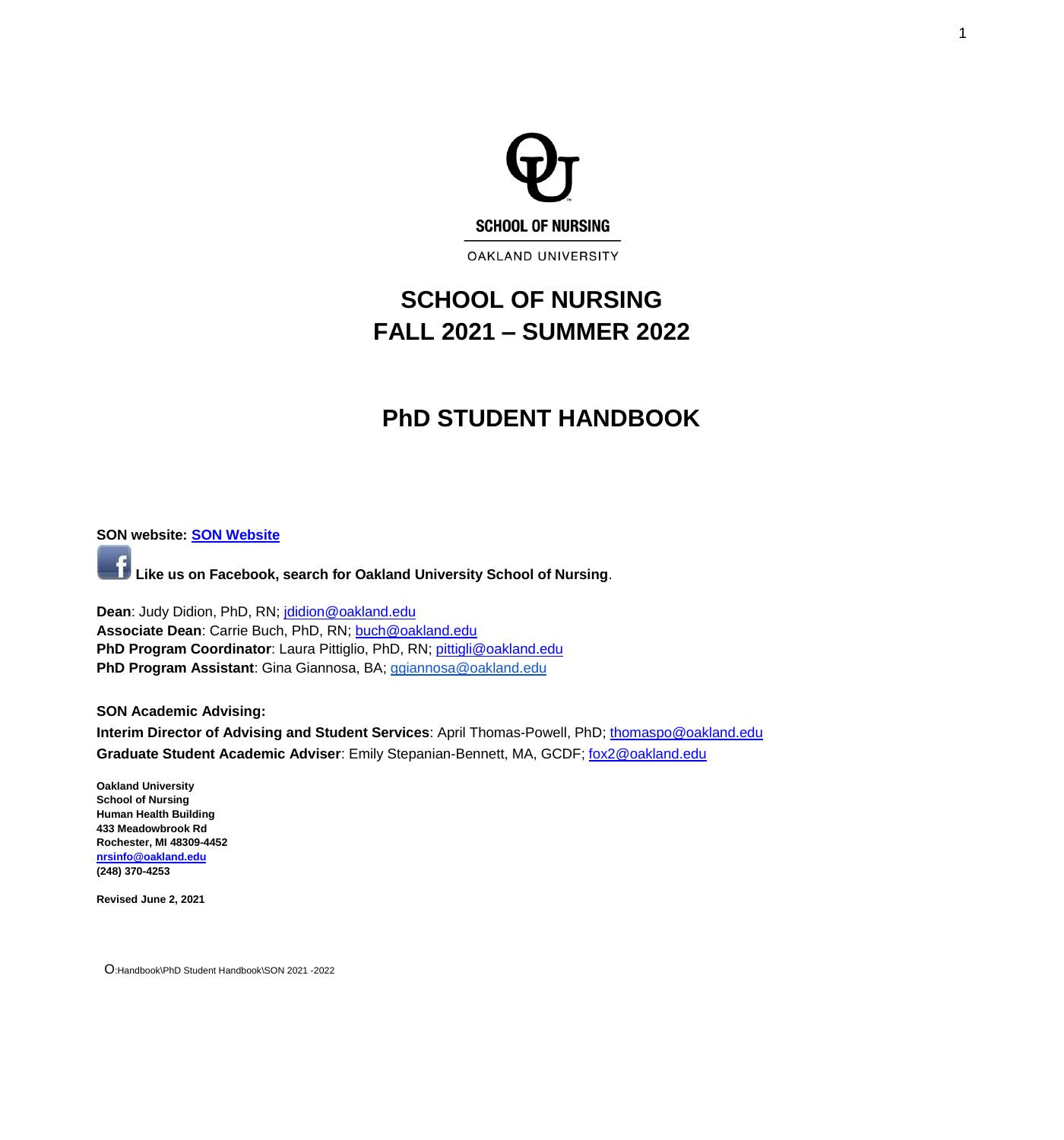#### **GLOSSARY**

<span id="page-1-0"></span>

| <b>AACN</b>     | American Association of Colleges of Nursing                     |
|-----------------|-----------------------------------------------------------------|
| <b>ACEMAPP</b>  | Alliance for Clinical Experience Matching and Placement Program |
| <b>AGNP</b>     | <b>Adult-Gerontology Nurse Practitioner</b>                     |
| <b>ANA</b>      | <b>American Nurses Association</b>                              |
| <b>APA</b>      | American Psychological Association                              |
| <b>APRN</b>     | <b>Advanced Practice Registered Nurse</b>                       |
| <b>ASD</b>      | <b>Accelerated Second Degree</b>                                |
| ATI             | Assessment Technologies Institute                               |
| <b>BLS</b>      | <b>Basic Life Support</b>                                       |
| <b>BSN</b>      | Bachelors of Science in Nursing                                 |
| <b>CCNE</b>     | <b>Commission on Collegiate Nursing Education</b>               |
| <b>CNP</b>      | <b>Certified Nurse Practitioner</b>                             |
| <b>CNS</b>      | <b>Clinical Nurse Specialist</b>                                |
| <b>COA</b>      | <b>Council on Accreditation</b>                                 |
| <b>CRNA</b>     | <b>Certified Registered Nurse Anesthetist</b>                   |
| <b>DNP</b>      | Doctor of Nursing Practice                                      |
| <b>FNP</b>      | <b>Family Nurse Practitioner</b>                                |
| <b>FOR</b>      | <b>Faculty of Record</b>                                        |
| <b>IRB</b>      | <b>Institutional Review Board</b>                               |
| MAE             | <b>Medication Administration Examination</b>                    |
| <b>MARC</b>     | <b>Medication Administration Remediation Course</b>             |
| <b>MSN</b>      | Master of Science in Nursing                                    |
| <b>NCLEX-RN</b> | National Council Licensure Examination-Registered Nurse         |
| <b>OC</b>       | <b>Oakland Center</b>                                           |
| OU              | <b>Oakland University</b>                                       |
| PhD             | Doctor of Philosophy                                            |
| <b>POE</b>      | <b>Petition of Exception</b>                                    |
| <b>POS</b>      | Plan of Study                                                   |
| <b>RN</b>       | <b>Registered Nurse</b>                                         |
| <b>RN-BSN</b>   | <b>BSN Degree Completion Sequence for Registered Nurses</b>     |
| SON             | <b>School of Nursing</b>                                        |

NOTICE: All data in this PhD Student Handbook reflect information as it was available at the publication date. The reader should take notice that while every effort is made to ensure the accuracy of the information provided in the PhD Student Handbook, Oakland University reserves the right, in its exclusive and absolute discretion, to make changes to the PhD Student Handbook at any time without prior notice. Oakland University provides the information in the PhD Student Handbook solely for the convenience of the reader and expressly disclaims any obligations which may otherwise be stated, implied or inferred. This PhD Student Handbook, in its entirety or in its component parts, is not a contract and cannot be utilized, construed or relied upon as a contract.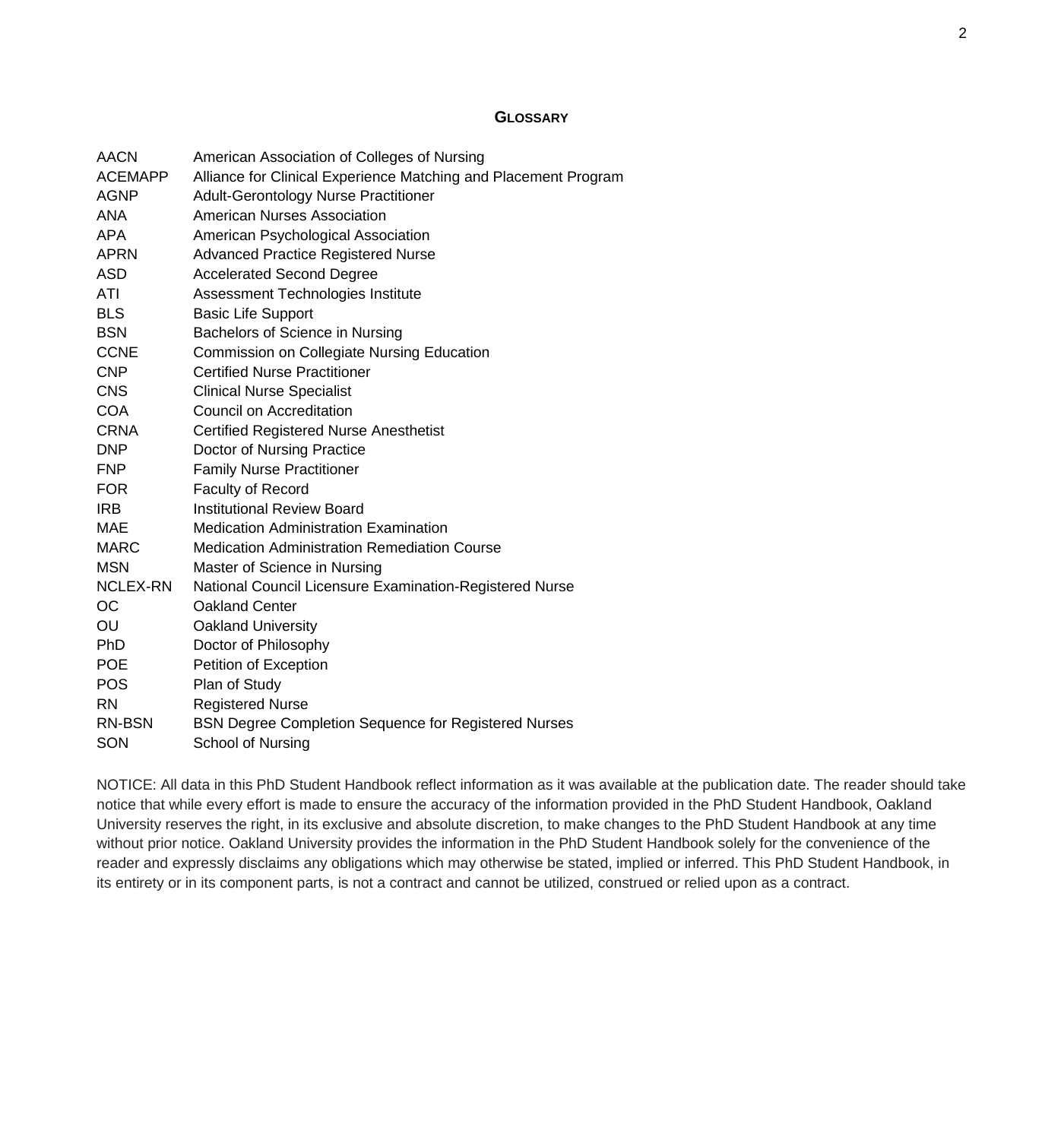

Dear PhD Student:

Welcome to the School of Nursing! I am delighted that you have chosen Oakland University School of Nursing to complete your PhD. You and your classmates are a select group of well-qualified students. We are excited that you have chosen to be part of the PhD program here at Oakland University*.*

The faculty have worked diligently to build a PhD program that is innovative and provides you the foundational tools to prepare you as a nurse scientist. I look forward to beginning to build relationships with the faculty and your peers as you embark on your graduate education journey. These are opportunities for lasting relationships and the support for your success.

We have developed this handbook so you will have easy access to School of Nursing policies and procedures that are important for your successful progression through the PhD program. Please feel free to meet with the SON graduate academic advisor or the PhD Coordinator for assistance with academic planning or matters outlined in this handbook.

Best wishes for a satisfying and challenging academic experience at the Oakland University School of Nursing.

Sincerely,

Judy Didion, PhD, RN Dean and Professor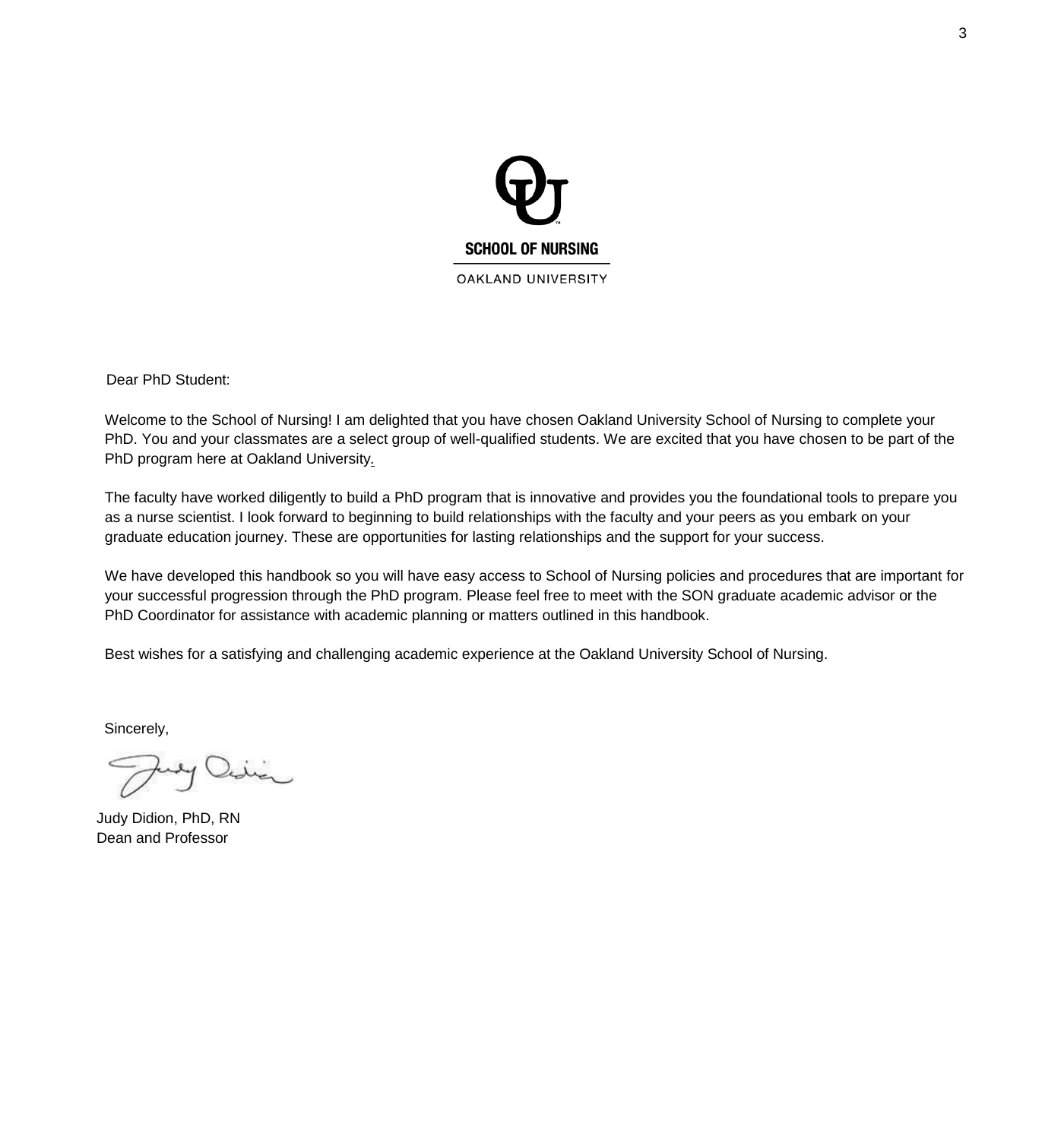# **TABLE OF CONTENTS**

<span id="page-3-0"></span>

| SON website: SON Website                                      | 1              |
|---------------------------------------------------------------|----------------|
| Glossary                                                      | $\overline{2}$ |
| <b>Table of Contents</b>                                      | 4              |
| Overview of the School of Nursing                             | 6              |
| <b>School of Nursing Mission Statement</b>                    | 6              |
| <b>School of Nursing Vision Statement</b>                     | 6              |
| School of Nursing Philosophy                                  | 6              |
| PhD in Nursing Program Objectives                             | 7              |
| Accreditations                                                | 7              |
| <b>Professional Organizations</b>                             | 7              |
| <b>Student Resources</b>                                      | 8              |
| <b>Course Materials</b>                                       | 9              |
| <b>Funding for Nursing PhD Students</b>                       | 9              |
| Curriculum                                                    | 10             |
| Components of the PhD Curriculum                              | 11             |
| Cognate Minor                                                 | 11             |
| Mentoring                                                     | 11             |
| Human Subjects Requirement                                    | 11             |
| NRS 9696: Mentored Research Experience                        | 11             |
| <b>Dissertation Guidelines</b>                                | $12 \,$        |
| <b>Dissertation Project</b>                                   | 12             |
| <b>Dissertation Committee</b>                                 | 12             |
| <b>Comprehensive Qualifying Examination</b>                   | 12             |
| <b>Dissertation Formats</b>                                   | 15             |
| Process for Changing Dissertation Chairperson                 | 16             |
| Academic Program Policies                                     | 17             |
| Core Performance Standards                                    | 17             |
| <b>Student Expectations</b>                                   | 17             |
| <b>ANA Code of Ethics for Nurses</b>                          | 18             |
| <b>Media Policy</b>                                           | 18             |
| <b>OU Judicial Process</b>                                    | 19             |
| Oakland University Formal Complaint/Incident Report Process   | 19             |
| Petition of Exception to an Academic Policy or Requirement    | 19             |
| Course Waiver/Substitution for a Graduate Program Requirement | 19             |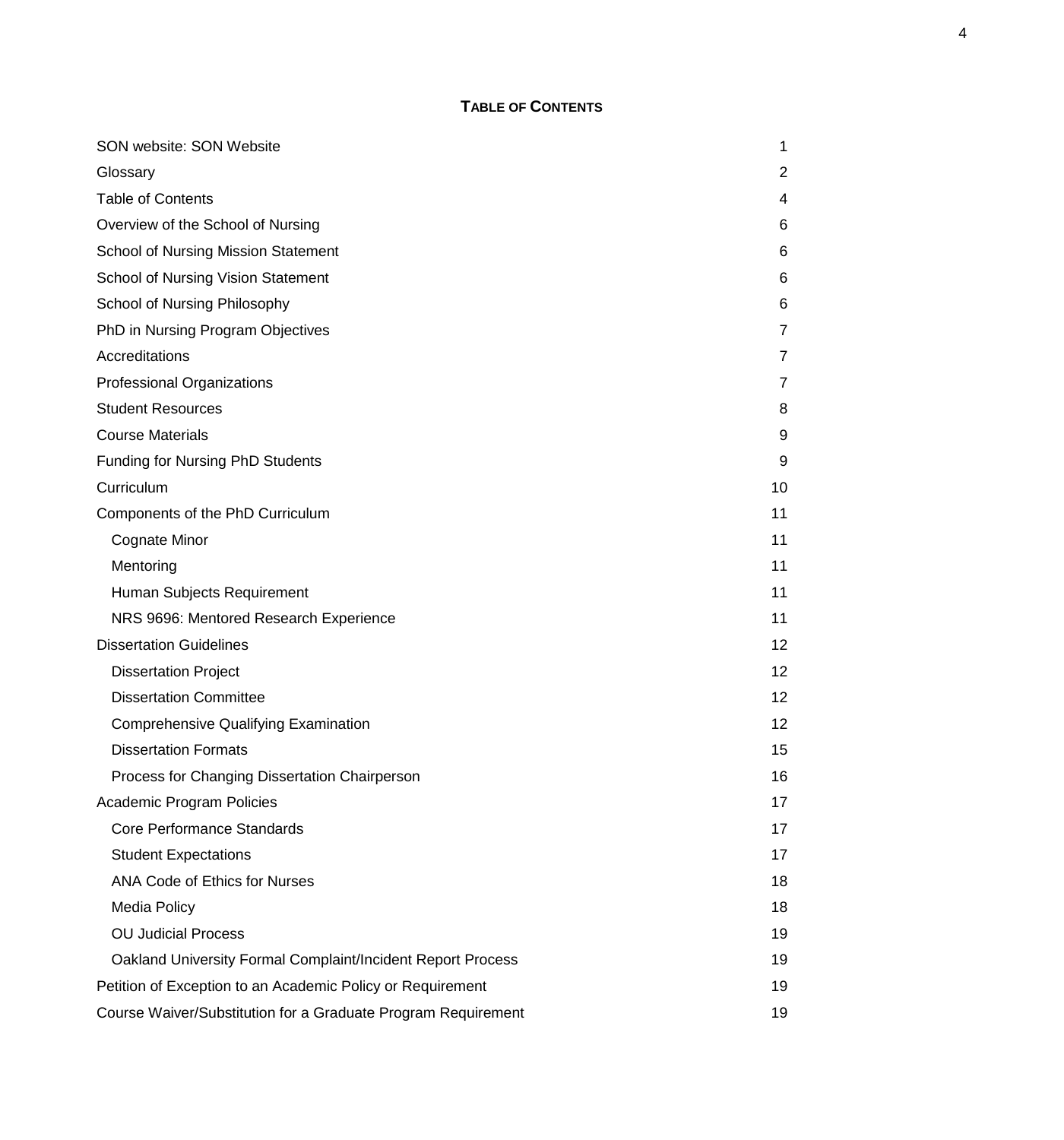| Residency                                                         | 20 |
|-------------------------------------------------------------------|----|
| <b>Withdrawal Policy</b>                                          | 20 |
| <b>Program Withdrawal Options</b>                                 | 20 |
| Leave of Absence Policy                                           | 20 |
| Apply to Graduate                                                 | 20 |
| <b>Continuous Enrollment Policy</b>                               | 20 |
| Policies and Procedures for Progression, Retention, and Dismissal | 21 |
| in the SON Graduate Program                                       | 21 |
| Minimum Requirements for Continuing in the Graduate Programs of   | 21 |
| the School of Nursing                                             | 21 |
| Resolution of an Issue with the Evaluation/Grading Process        | 21 |
| <b>Grievance Procedure</b>                                        | 22 |
| Procedure to Appeal a Dismissal from a SON Graduate Program       | 23 |
| <b>SCHOOL OF NURSING</b>                                          | 24 |
| <b>Grade Conversion Scale</b>                                     | 24 |
| Appendix A                                                        | 25 |
| Faculty/PhD Student Mentor Partnership Agreement                  | 25 |
| Appendix B                                                        | 26 |
| <b>Dissertation Committee Form</b>                                | 26 |
| Appendix C                                                        | 27 |
| Qualifying Examination Committee Evaluation Form                  | 27 |
| Appendix D                                                        | 28 |
| <b>Candidacy Approval Form</b>                                    | 28 |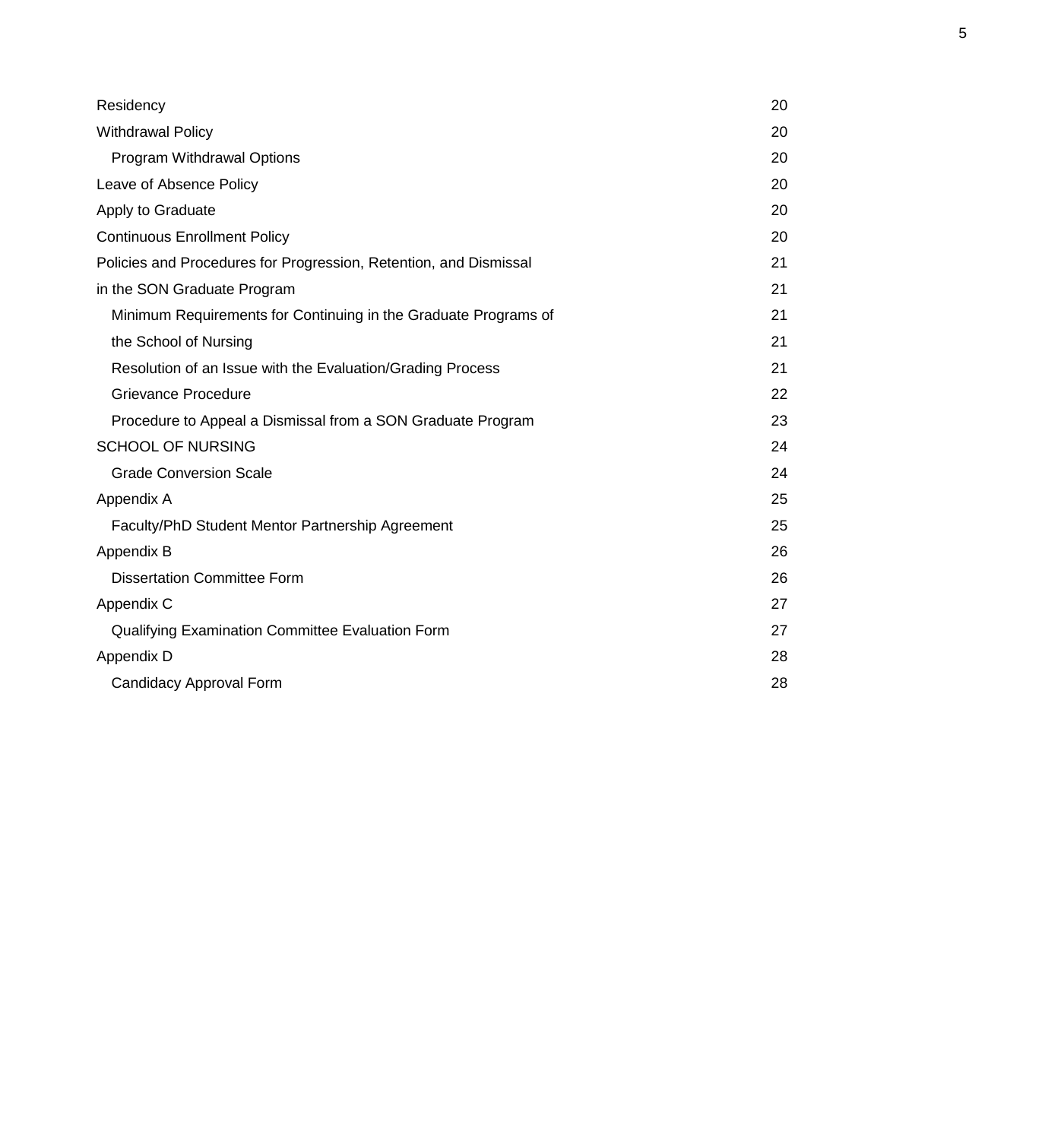#### **OVERVIEW OF THE SCHOOL OF NURSING**

<span id="page-5-0"></span>The PhD in Nursing program is closely aligned with and promotes the mission and goals of the university. The program concentrations of health care quality and health outcomes with a global perspective support the university mission and align with the university goals. The unique program concentrations have been developed to foster student success through faculty-student mentoring. Student mentoring will occur in an enriched environment of research and scholarship that contributes to basic and applied knowledge in the discipline of nursing. The PhD in Nursing program will increase university recognition by preparing transformational leaders for key health care positions locally, nationally, and globally.

#### **SCHOOL OF NURSING MISSION STATEMENT**

*Approved by SON Faculty on April 24, 2014*

<span id="page-5-1"></span>The mission of Oakland University School of Nursing is to prepare transformational leaders committed to caring and using the best evidence in nursing practice, education and research to optimize the health of the public in a diverse ever-changing global society.

#### **SCHOOL OF NURSING VISION STATEMENT**

*Approved by SON Faculty on April 24, 2014*

<span id="page-5-3"></span><span id="page-5-2"></span>The faculty and graduates of Oakland University School of Nursing will be recognized as transformational leaders, caring practitioners and scholars who optimize the health and well-being of a diverse global society.

#### **SCHOOL OF NURSING PHILOSOPHY**

*Approved by the School of Nursing Faculty Assembly February 2016*

The OU SON *Philosophy of Nursing Education* is informed by insights into the empirical, aesthetic, ethical, and personal ways of knowing that undergird nursing as a practice discipline, the position that nursing holds in society, and the relationship that exists between the SON and OU. Nursing's disciplinary domain has both a scientific and professional practice component. Nursing science discovers, develops, synthesizes, validates, and brings order to the theoretical and practical knowledge that informs the professional practice of nursing. Professional nursing care of individuals, families, and communities is a social mandate that carries with it the responsibility to educate nurses qualified to fulfill the professional role and uphold standards of the profession.

The faculty of the SON believes that nursing education:

- Requires innovative approaches in order to prepare professional nurses now and in the future to address the health care needs of individuals, families, and communities through patient-centered nursing care, teamwork and collaboration, communication, and information technology.
- Has a foundation in the arts and sciences of liberal education, needed to ground nursing in the complexity of the human experience.
- Prepares students to recognize, understand, and work with nursing phenomena and to understand the results of these efforts in relation to human values including life, justice, personal freedom, health, and well-being.
- Prepares students to use empirical knowledge as a guide for judgment, decision-making, and the provision of quality and safe professional nursing practice.
- Prepares students across all curriculum levels to learn, work, and live productively in ever-changing national and international societies.

The faculty of the SON also believes that:

- Students learn best when challenged by educational experiences that are salient and incorporate real-life situations and issues related to systems-based practice.
- Diversity among faculty, students, and members of national and international societies enriches the educational experience.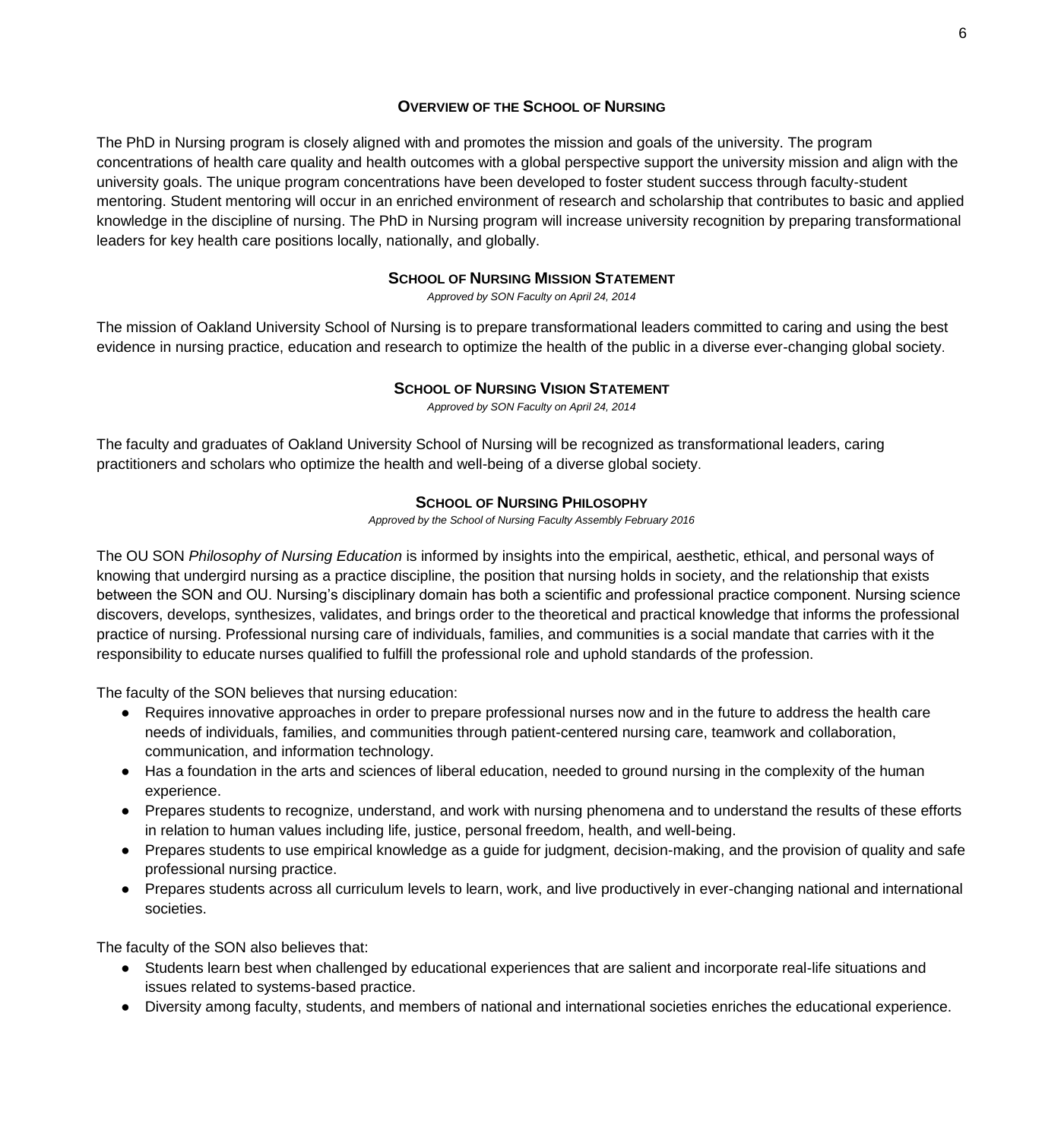- A commitment to life-long learning is essential to the professional development of nurses, the health of national and international societies, and the growth of the discipline.
- Faculty members are responsible for determining what is to be learned and how that learning can be assessed, evaluated, and enhanced.

## **PHD IN NURSING PROGRAM OBJECTIVES**

*Approved by School of Nursing Faculty Assembly September 28, 2017*

<span id="page-6-0"></span>The PhD in Nursing program at Oakland University is designed to prepare nurse scientists to be responsive to the changing needs of society. The program allows for students with diverse educational backgrounds to construct a beginning program of research in a particular program concentration related to health care quality or health outcomes with a global perspective.

At the end of the PhD program:

- 1. Graduates will demonstrate knowledge of the research process that contributes to the discipline of nursing, with specific focus on the program concentrations of health care quality and health outcomes with a global perspective.
- 2. Graduates will demonstrate expertise in the research process by contributing basic and applied knowledge to guide health care delivery.
- 3. Graduates will obtain positions in academia and/or as nurse leaders in key health care areas in the state of Michigan, nationally, and globally.

#### **ACCREDITATIONS**

<span id="page-6-1"></span>OU maintains regional accreditation with the HLC and specialized program accreditation in OU's College and professional schools.

The baccalaureate degree in nursing, master's degree in nursing, Doctor of Nursing Practice, and post-graduate APRN certificate programs at Oakland University are accredited by the Commission on Collegiate Nursing Education. [\(http://www.ccneaccreditation.org\)](http://www.ccneaccreditation.org/)

The Oakland University-Beaumont Graduate Program of Nurse Anesthesia is accredited by the Council on Accreditation of Nurse Anesthesia Programs (COA). The program's next review by the COA is scheduled for October 2022. Visit [http://coacrna.org](http://coacrna.org/) or contact the COA directly at 847-655-1160 or via 222 S. Prospect Ave, Park Ridge, IL 60068-4001.

#### **PROFESSIONAL ORGANIZATIONS**

#### <span id="page-6-2"></span>**American Association of Colleges of Nursing (AACN)**

OU is a member of the AACN, the national voice for baccalaureate and graduate-degree nursing education. A unique asset for the nation, AACN serves the public interest by providing standards and resources, and by fostering innovation to advance professional nursing education, research, and practice.

#### **Sigma Theta Tau International**

The Sigma Theta Tau International Honor Society of Nursing was chartered at OU in April 1986. Each year nursing students who are academically eligible are invited to become members. Candidates for membership are selected solely on the basis of superior scholastic achievement.

#### **SON Committees**

Graduate nursing students may serve on two SON Constitutional Committees: the SON Graduate Committee on Instruction (GCOI) or the SON Commencement and Honors Committee. No one who is a current OU graduate/doctoral student in the SON may serve on the GCOI as an elected faculty member.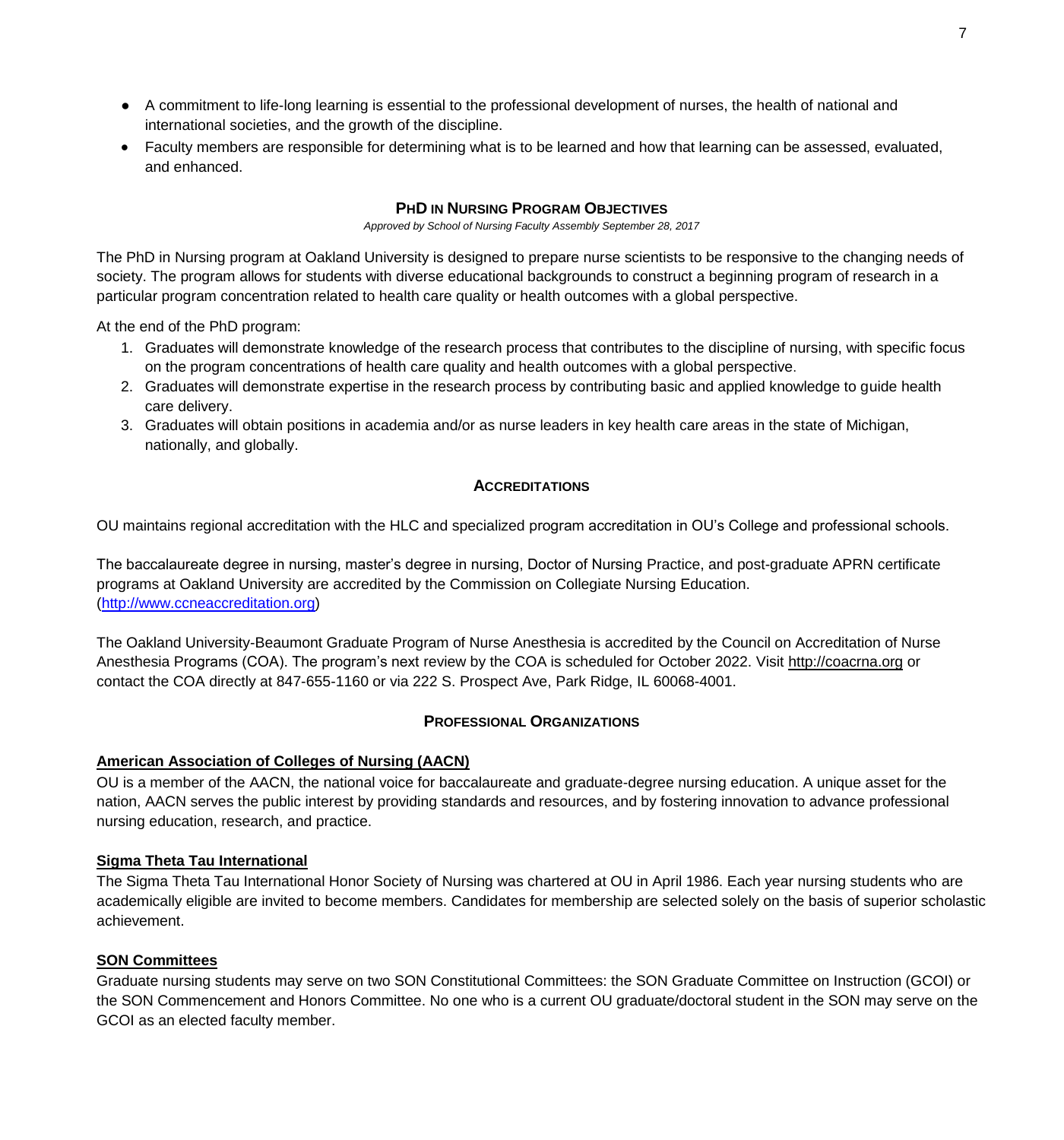## **STUDENT RESOURCES**

#### <span id="page-7-0"></span>**[OU Website](https://wwwp.oakland.edu/)**

The [OU website](https://www.oakland.edu/) is an important source of information for all OU students. Students should refer to the [OU website](https://wwwp.oakland.edu/) for university academic resources (i.e. Office of Disability Support Services, Writing Center, Tutoring Center, Graham Health Center, etc.).

## **[MySAIL](https://sail.oakland.edu/PROD/twbkwbis.P_GenMenu?name=homepage)**

The [OU MySail](https://sail.oakland.edu/PROD/twbkwbis.P_GenMenu?name=homepage) system allows students to register for classes, view their financial aid status, and set up an e-bill online payment system.

#### **[Student Name, Address, and Phone Number Changes](https://oakland.edu/registrar/records/directory-information/)**

The SON uses student name and address information that is on file with OU. Each student is responsible for informing the OU Office of [the Registrar](https://oakland.edu/registrar/) of any changes to their name, address, and/or telephone number.

## **[Schedule of Classes](https://sail.oakland.edu/PROD/bwckschd.p_disp_dyn_sched)**

The schedule of classes is provided through the [OU SAIL](https://sail.oakland.edu/PROD/twbkwbis.P_GenMenu?name=homepage) system and gives students times and dates for each specific course offering at Oakland University.

#### **[Academic Calendar](https://www.oakland.edu/registrar/important-dates/)**

The [academic calendar](https://oakland.edu/registrar/important-dates/) provides students a table of important dates. Students should access the academic calendar prior to each semester.

#### **[OU Email Account](https://oakland.edu/uts/student-services/email/)**

Information related to courses, scholarships, health requirements, etc. are communicated to students using their [OU email](https://oakland.edu/uts/student-services/email/) accounts. All SON students are expected to check their OU email daily and to use their OU email accounts when communicating with SON/OU faculty, staff, administration and advising.

#### **[SON Website](https://wwwp.oakland.edu/nursing/)**

The [SON website](https://oakland.edu/nursing/) is an important source of information for current nursing students.

#### **[Course Moodle Websites](https://moodle.oakland.edu/login/index.php)**

Every SON course has a course-related website in [Moodle.](https://moodle.oakland.edu/login/index.php)

#### **Plan of Study**

The Plan of Study (POS) is developed by the Program Director/Coordinator in conjunction with the advising office and details specific courses and other requirements you must complete in order to earn your graduate degree.

#### **[SON Faculty](https://wwwp.oakland.edu/nursing/directory/)**

Students can communicate with [SON faculty](https://wwwp.oakland.edu/nursing/directory/) via OU email, internal Moodle email, telephone, or they can meet with them in person. SON faculty are available to assist students with their questions and/or concerns regarding nursing courses, clinical experiences, course grading, professional nursing, etc.

#### **[SON Academic Advising](https://wwwp.oakland.edu/nursing/directory/)**

SON students are assigned an [academic adviser](https://wwwp.oakland.edu/nursing/directory/) who will work with them for the duration of their nursing education. SON academic advisers are available by appointment to assist students with program planning, course scheduling, petitions of exception, transfer equivalencies, etc.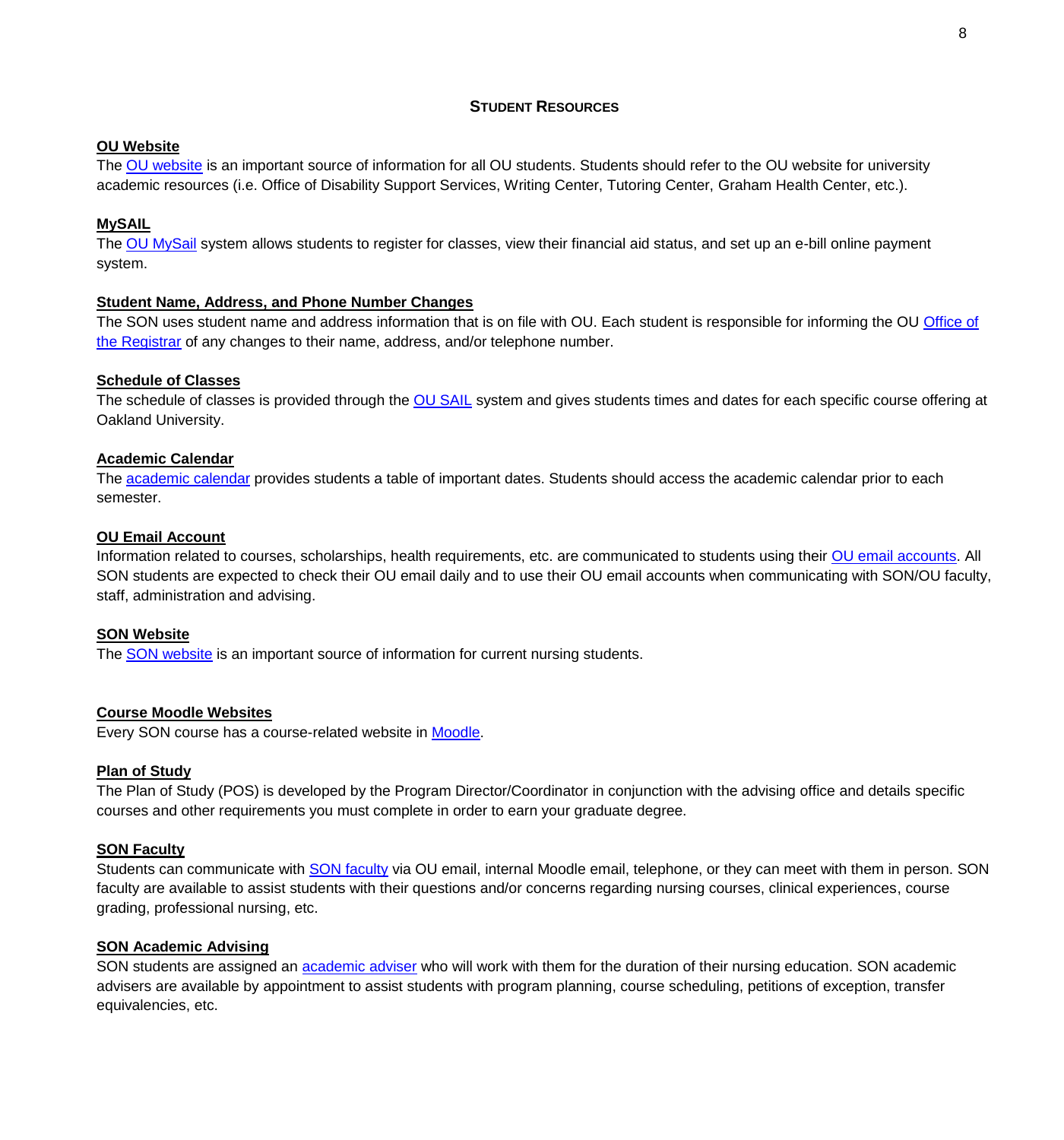#### **[Graduate Catalog](http://catalog.oakland.edu/content.php?catoid=30&navoid=3277)**

The OU [Graduate Catalog](http://catalog.oakland.edu/index.php?catoid=47) includes a listing of academic programs, degree requirements, policies, and related program information.

## **[The Graduate School](http://catalog.oakland.edu/content.php?catoid=30&navoid=3277)**

The [Graduate School website](https://oakland.edu/grad/) is an important source of information for current graduate students.

## **[Graham Health Center](http://catalog.oakland.edu/content.php?catoid=30&navoid=3277)**

[Graham Health Center](https://oakland.edu/ghc/) (GHC) is Oakland University's on campus health center. Services offered by Graham Health Center are available to all current students, faculty, and staff.

## **[Kresge Library](http://catalog.oakland.edu/content.php?catoid=30&navoid=3277)**

[Kresge Library](https://library.oakland.edu/) is an important source of information and resources for OU students.

#### **[Financial Aid](http://catalog.oakland.edu/content.php?catoid=30&navoid=3277)**

The OU [Student Financial Services](https://oakland.edu/financialservices/) office is the place to go for all information about financial aid for OU students.

#### **SON Scholarships**

A variety of SON scholarships are available to SON students. Announcements regarding the application process will be sent to all SON students via OU email.

## **COURSE MATERIALS**

<span id="page-8-0"></span>Textbooks are available through the [OU Bookstore.](https://oakland.bncollege.com/shop/oakland/home) Syllabi are available through the course Moodle website. Arrangements can be made through the OU Bookstore to mail course materials to students. Some printed materials not individually distributed are available on reserve in Kresge Library. Each student is responsible for obtaining and/or reviewing these materials, as assigned.

#### **FUNDING FOR NURSING PHD STUDENTS**

<span id="page-8-1"></span>Financial support for admitted students is available via Graduate Research Assistant (GRA) positions and the Nursing Faculty Loan Program (NFLP). The GRA position provides eligible students with tuition support, a stipend, benefits, and the opportunity to gain research experience by working with faculty research mentors. The NFLP is a loan forgiveness program that provides eligible students assistance with the cost of tuition, fees, books, lab expenses and other reasonable education expenses.

Graduate School requirements for GRA position:

- Students must have regular admission status to a specific graduate degree program.
- Students must be in good academic standing.
- Students must maintain full-time enrollment status at Oakland University during the semester(s) for which they are appointed.
- Students must maintain an overall GPA of 3.0 *and* show satisfactory progress toward completing degree requirements.
- Students may not hold other employment positions during the term of appointment, either at Oakland University or elsewhere, without prior written permission from their faculty adviser and Graduate Education.
- Students have opportunity to apply twice a year (Winter & Fall semesters) through Handshake

School of Nursing GRA position requires graduate assistants to:

- Meet full-time student status requirements;
- Maintain good academic standing in the PhD program;
- Participate in research activities approximately 20 hours per week during the fall and winter semesters throughout the PhD program; and
- Achieve satisfactory appraisals from their faculty research mentor fall and winter semesters.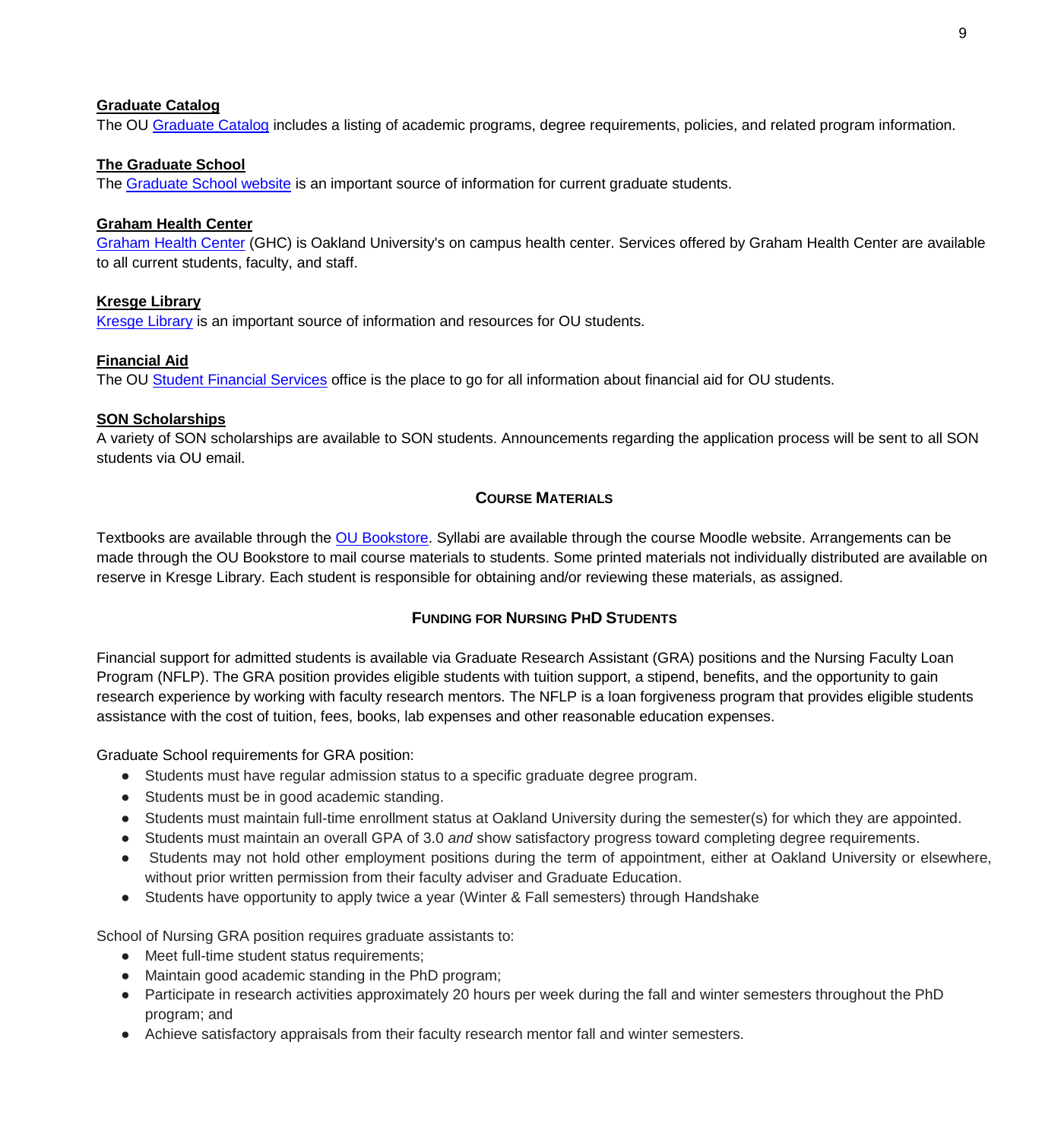## NFLP Funding

- OU SON has been granted funds annually to support students through the Nurse Faculty Loan Program (NFLP).
- The NFLP aims to increase the number of nursing faculty.
- Student Eligibility:
	- Commit to a faculty/educator role within 12 months of degree completion
	- Enrolled full-time or part-time in an advanced nursing degree program
	- In good academic standing (as determined by the institution)
	- A citizen of the United States
	- Educational Content added to plan of study we have two 3-credit courses
	- No previous loans in arrears
- Maximum 5 years of NFLP loans across all institutions and programs for each student
- Contact [nrsinfo@oakland.edu](mailto:tnrsinfo@oakland.edu) for more details and to apply.

## **CURRICULUM**

<span id="page-9-0"></span>The PhD curriculum is designed to prepare nurse scientists through general coursework, mentoring and guidance from faculty who are experienced researchers committed to scientific inquiry, the assimilation of scientific processes, and analytics. The PhD curriculum expounds upon content acquired at the BSN, MSN and the DNP levels and emphasizes theory development and research expertise. Students may be admitted post-BSN, post-MSN or post-DNP. Total PhD course requirements for a post-BSN student is 80 credits of approved course work, for a post-MSN student it is 60 credits of approved course work, and for a post-DNP student it is 48 credits of approved course work.

The research concentration areas for the PhD curriculum are health care quality and health outcomes in global populations. The flexibility of the online format of the proposed program will increase options and facilitate the development of distant nursing scholars. The online delivery creates maximum flexibility for distance learners as well as those students who are local. To foster a sense of community, students will be matched with faculty mentors early in the program. This will cultivate opportunities to facilitate the mentoring relationship throughout the program.

Additionally, every student admitted to the PhD program will be required to participate in person or remotely each year for *Doctoral Week*. The primary purpose of this event is to engender a sense of community for all doctoral students. This week will commence with students meeting their faculty mentor and develop a communication strategy to facilitate their relationship (Zoom or other modalities for distance students). In addition, there will be an orientation to the PhD program for first year students and presentation opportunities for students further along in the program (including Dissertation Defense). All students will attend in the same week so there will be ample opportunity for students to support and network with each other. *Doctoral Week* may also include intensive time for hybrid courses.

The PhD in nursing degree will be awarded upon successful completion of 1) the student's approved POS, 2) the comprehensive examination and an oral examination, and 3) completion and defense of dissertation research.

<span id="page-9-1"></span>The curriculum is composed of the following content areas: Philosophy of Science/Theory, Research Sequence, Professionalism, Nursing Science Topical Seminars, and a Cognate Minor. Philosophy of Science/Theory focuses on advanced theory and philosophical foundations of theory development. The research sequence includes statistics, advanced research methods and mentored research experiences. Professionalism focuses on policy, leadership and grant writing. The Topical seminars will focus on Health Care Quality and Health Care Outcomes. The Cognate Minor will draw on the curricular and research resources of other academic units outside of the School of Nursing or external institutions.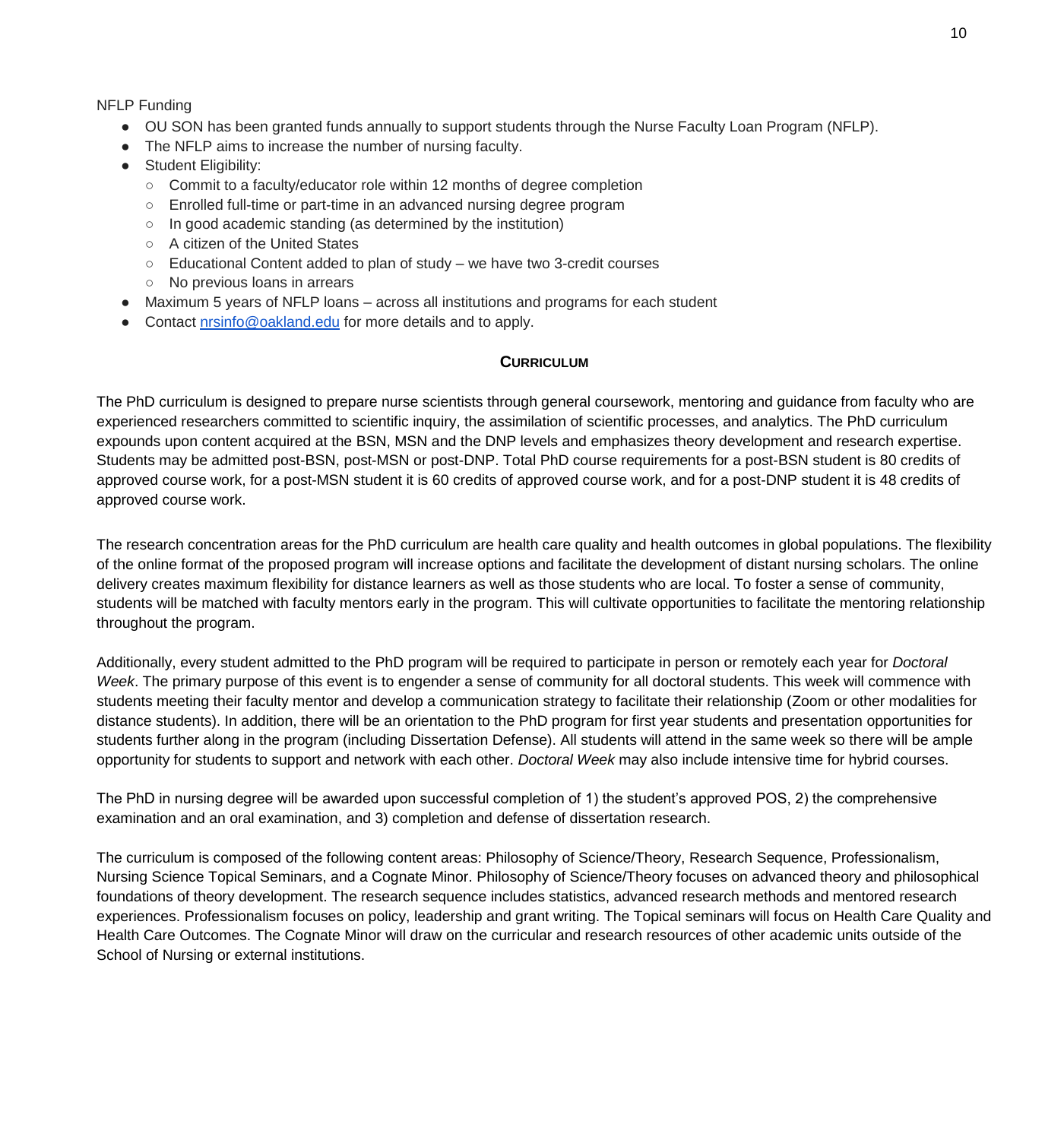#### **COMPONENTS OF THE PHD CURRICULUM**

#### **COGNATE MINOR**

<span id="page-10-0"></span>Cognate courses will be chosen under the guidance of the faculty mentor. The student will be encouraged to identify a cognate area of study that supports their research interest. Because of the nature of a PhD, students will have great latitude in the variety of cognate areas from which to choose. Cognates are courses taken in other schools/colleges, departments or institutes within the University. In certain circumstances, these may be taken outside of the university or within the school of nursing for certain specialties. These courses must discernibly contribute to the student's research goals. The program coordinator will facilitate appropriate contact with faculty in the cognate area. The cognate selection must be approved by both the faculty mentor and the program coordinator and updated on the student's POS. This verification process establishes that the cognate coursework has been approved for use at the doctoral level, and that the student's participation in the courses has approval from both the SON and the cognate area.

#### **MENTORING**

<span id="page-10-1"></span>Mentoring involves an ongoing process of learning, dialogue and query. A faculty directory of research interest is available on the SON website that identifies faculty research interest areas and current research programs. Prior to admission, applicants provide a written statement that identifies objectives, goals, and research interests. Every effort is made to match the student with faculty research mentors whose research interests are similar to those of the student. Early on in the program the student will have the opportunity to meet faculty who have expertise in the student's area of interest (Doctoral Week). The Faculty/PhD Student Mentor Partnership Agreement will be signed by the student, the mentoring faculty, and the PhD Program Coordinator (Appendix A). Research mentoring will be fostered through collaborative research relationships. It will be part of the PhD Program Coordinator's responsibility to monitor and support the mentoring relationship between students and faculty. Should a student desire to change faculty research mentors, the PhD Program Coordinator should be notified in writing, with an explanation and justification for the requested change.

#### **HUMAN SUBJECTS REQUIREMENT**

<span id="page-10-2"></span>**Any scholarly project with human subjects or animals as subjects requires IRB approval**. Oakland University requires completion of [CITI training w](https://www.citiprogram.org/index.cfm?pageID=14)hich fulfills the National Institute of Health (NIH) requirements for human subjects training. Following project approval, submission to the Oakland University Institutional Review Board (IRB), and other relevant IRBs (as deemed necessary), is required for studies involving human subjects. IRB approval must be obtained prior to the initiation of the project.

#### **NRS 9696: MENTORED RESEARCH EXPERIENCE**

<span id="page-10-3"></span>A mentored research experience is required of students entering with BSN or MSN preparation and available for students entering with DNP preparation. This course is designed to provide graduate students with a mentored research experience. The purpose of this experience is to provide students with an opportunity to hone their dissertation research proposal as well as contribute to their socialization as a scholar. This experience will provide students with the opportunity to integrate studies completed during graduate school in nursing science and other disciplines (cognates) into a proposed research area as they prepare for the Comprehensive Qualifying Exam. Students must enroll for a minimum of two credit hours of NRS 9696, Mentored Research Experience.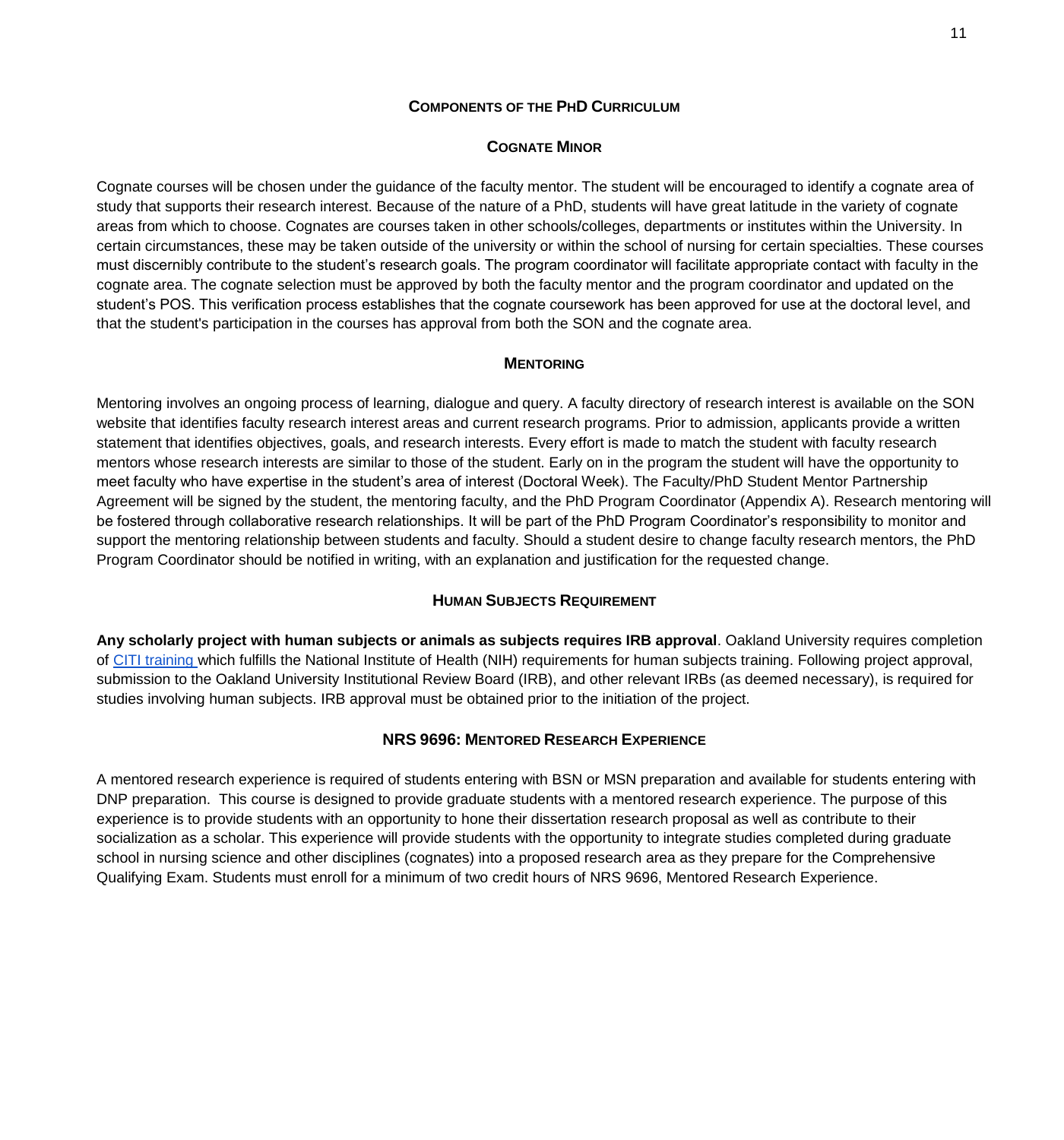### **DISSERTATION GUIDELINES**

## **DISSERTATION PROJECT**

<span id="page-11-1"></span><span id="page-11-0"></span>The required culminating research project is the dissertation. Students must enroll for a minimum number of NRS 9999 credits that is determined by the level of program entry. Enrollment for NRS 9999 may occur in the fall and winter semester following the completion of course work and a successful comprehensive/ qualifying examination. Students may also register for NRS 9999 during the spring/summer term with permission from the dissertation chairperson/committee. Students must be enrolled for NRS 9999 credits in the semester that they defend.

# **DISSERTATION COMMITTEE**

<span id="page-11-2"></span>After successfully completing the first year of core coursework, the PhD student will identify a dissertation chair. The dissertation chair must be a PhD prepared, tenured SON faculty member. In consultation with the dissertation chair, the student will select dissertation committee members. The entire dissertation committee must consist of three or more members, of which, at least two must be full-time tenured or tenure-track SON faculty. When it is deemed appropriate, and approved by the student's dissertation chairperson, a nursing expert and/or a scientist external to the SON will be added to the committee. The nurse expert or scientist, by the nature of their position, experience, and education, is qualified to serve as a voting member of the committee. The student must submit a statement of qualification for such an appointment and a curriculum vitae documenting applicable expertise related to the dissertation to the dissertation chairperson. When the dissertation committee members have been approved by the dissertation chairperson, then the student will complete the dissertation committee form (Appendix B), obtain the appropriate signatures, and submit the form to the PhD Program Coordinator. This signed document will be acknowledged and filed by the PhD Program Assistant.

# **COMPREHENSIVE QUALIFYING EXAMINATION**

<span id="page-11-3"></span>One month before the Qualifying Examination the student must submit the following items to the Dissertation Chair:

- 1. Statement justifying inclusion of each member of the Dissertation Committee.
- 2. Curriculum vitae/Professional record for committee members external to School of Nursing

Dissertation Committee Form will be completed and signed by the student, the dissertation chair, the committee members, and the PhD Program Coordinator (Appendix B in the Doctoral Student Handbook).

## **Process for the Qualifying Examination**

Students will distribute their dissertation proposal to their Dissertation Committee. The Dissertation Committee will then have two calendar weeks to review the proposal to determine if the student's research proposal is ready for the qualifying exam process. The Qualifying Examination consists of a written component and an oral component. The student must successfully pass both components to obtain candidacy. The qualifying exam is scheduled according to each student's individual plan of study.

## **Written Component**

- 1. The written component consists of questions to assess the student's knowledge, understanding, and readiness to complete their research dissertation project. This is an examination, therefore, there will be no feedback, assistance from faculty, other students, and other outside sources during this two-week period.
- 2. The Dissertation Chair will solicit the exam questions from the committee and distribute the questions to the student. After receipt of the questions, the student will have two calendar weeks to write a response to the exam questions. The current edition of the publication manual of the American Psychological Association (APA) will be required with a 30-page maximum.
- 3. The Dissertation Committee will have two calendar weeks upon receipt of the student's written component to evaluate the student's responses and determine the outcome (pass/fail).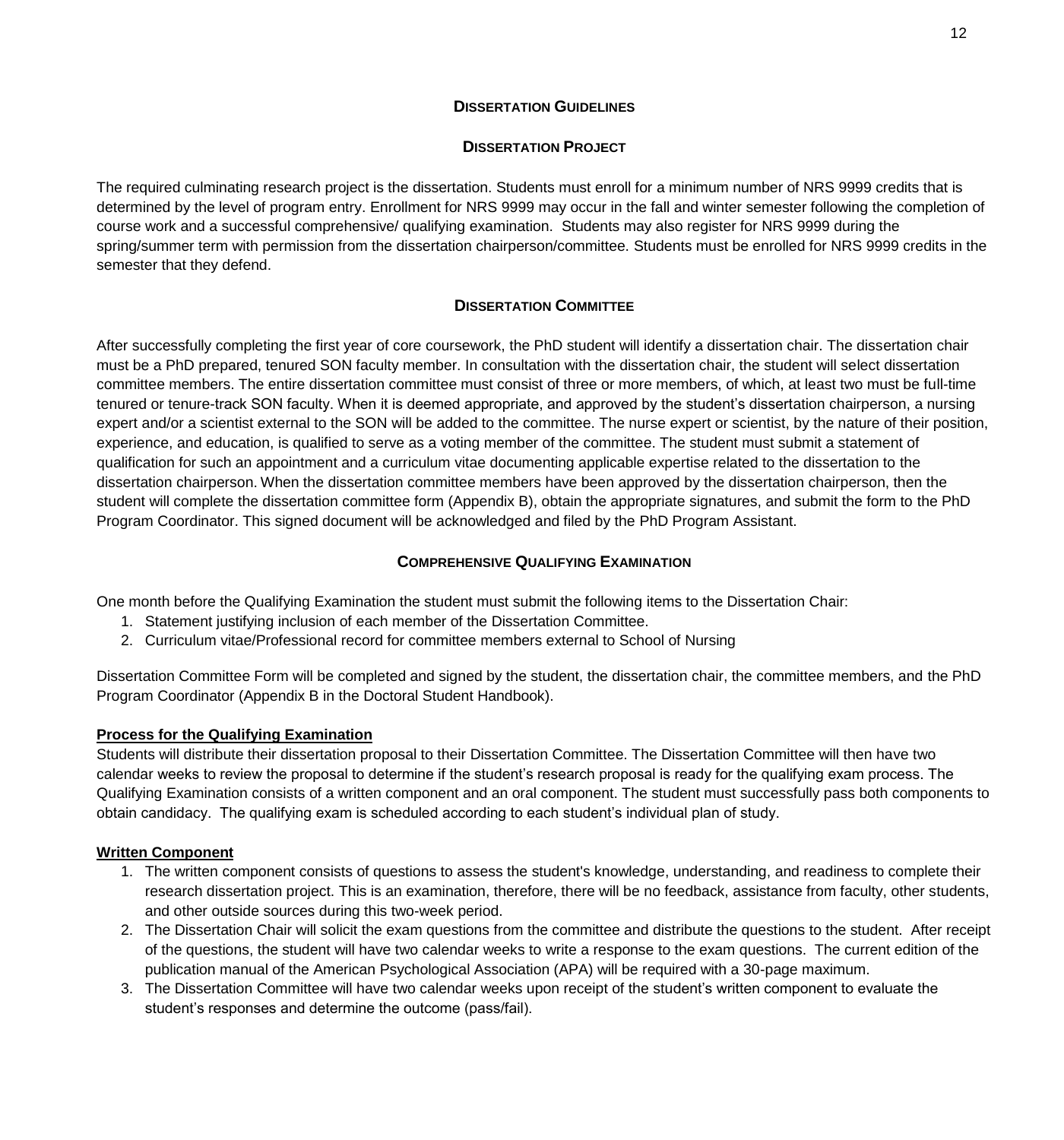## **Oral Component**

- 1. Upon successful completion of the written component, the oral component will be scheduled within two calendar weeks. The oral examination would comprise approximately an hour discussion between the committee and the student regarding the dissertation research study.
- 2. At the conclusion of this discussion, the Dissertation Committee will meet independent of the student and evaluate the student's responses and determine the outcome(pass/fail) (Appendix C).
- 3. If the student successfully passes both the written and oral component, the Dissertation Committee will complete the Candidacy Approval Form (Appendix D) and return to the PhD Program Coordinator.
- 4. In the case of a failed outcome, the student may retake the Qualifying Examination one time.

## **Qualifying Exam Outcome Definitions**

The Qualifying Exam is pass or fail. Pass means that the committee approves that the written component and oral component has met the following criteria:

- Is of sufficient depth and knowledge of the challenging issues in nursing and health care related to their area of research
- Demonstrates a thorough synthesis of the literature and the integration of concepts

In the case of a failure:

- 1. The Qualifying Exam may be re-taken one time.
- 2. The Dissertation committee along with the student will decide on a plan to assist the student to acquire the necessary components they will need in order to successfully meet the Exam criteria.
- 3. The student must complete the re-take within one calendar year.
- 4. The results of the retake are final and if the student fails the retake it will result in dismissal from the PhD Program.

| <b>Timeframe</b>                                     | <b>Actions</b>                                                                                                                                                                                                                                                                                                                                                                                                                                                    | <b>Responsible party</b>  |
|------------------------------------------------------|-------------------------------------------------------------------------------------------------------------------------------------------------------------------------------------------------------------------------------------------------------------------------------------------------------------------------------------------------------------------------------------------------------------------------------------------------------------------|---------------------------|
| After coursework<br>completion                       | Chair informs student that they are ready to begin the qualifying process                                                                                                                                                                                                                                                                                                                                                                                         | <b>Dissertation Chair</b> |
| One month<br>before the<br>Qualifying<br>Examination | Student must submit the following items to the Dissertation Chair:<br>Statement justifying inclusion of each member of the Dissertation<br>Committee.<br>2. Curriculum vitae/Professional record for committee members<br>external to School of Nursing and/or Oakland University.<br>Dissertation Committee Form will be completed and signed by the student,<br>the dissertation chair, the committee members, and the PhD Program<br>Coordinator (Appendix B). | PhD student               |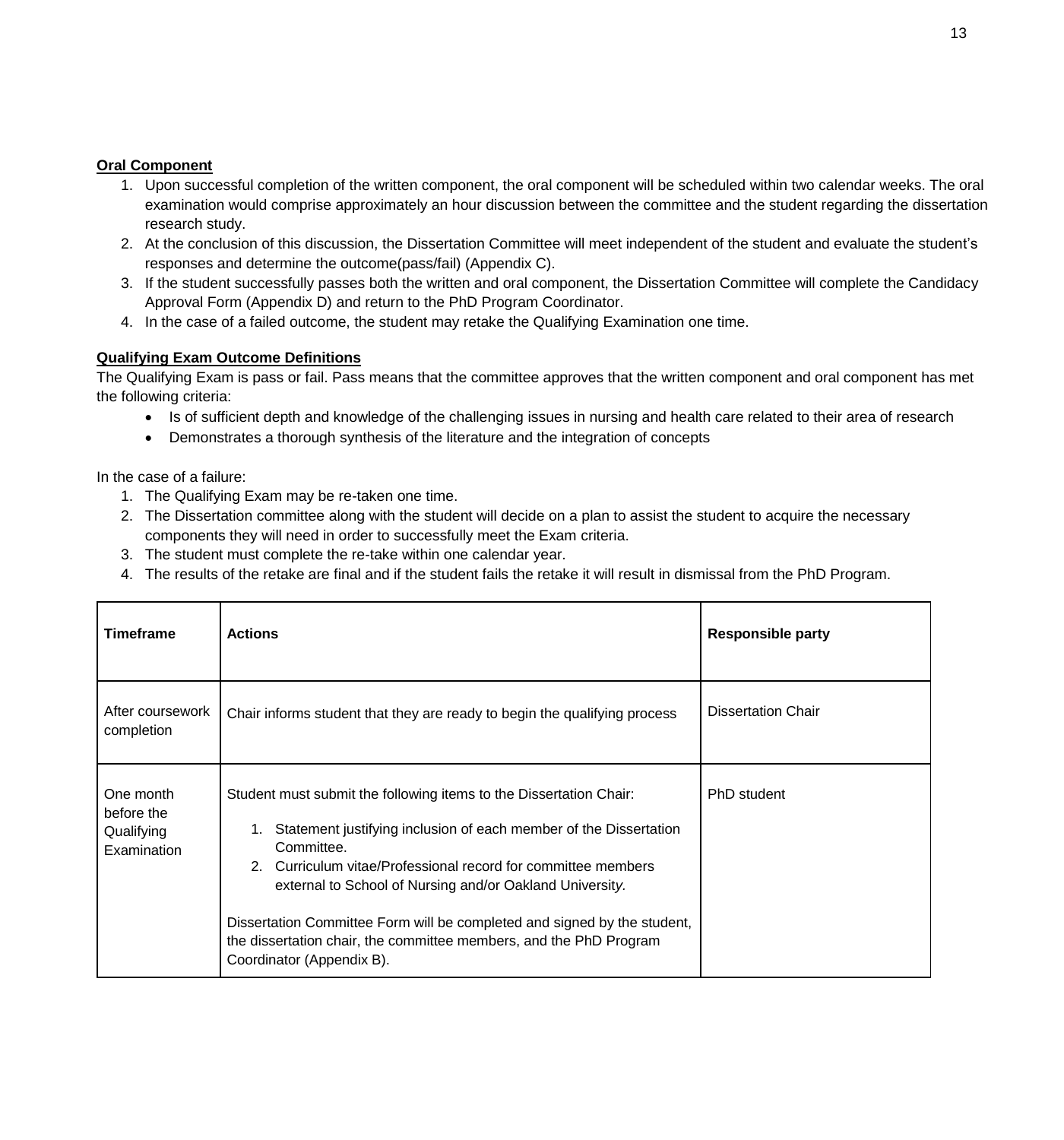| Two calendar<br>weeks before the<br>Qualifying Exam                       | Students will distribute their dissertation proposal to their Dissertation<br>Committee.                                                                                                                                                                                                    | PhD student                               |
|---------------------------------------------------------------------------|---------------------------------------------------------------------------------------------------------------------------------------------------------------------------------------------------------------------------------------------------------------------------------------------|-------------------------------------------|
| Two calendar<br>weeks                                                     | The Dissertation Committee will then have two weeks to review the<br>proposal to determine if the student's research proposal is ready for the<br>qualifying exam process.                                                                                                                  | <b>Dissertation Committee</b>             |
|                                                                           | The Dissertation Chairperson will solicit the exam questions from the<br>committee.                                                                                                                                                                                                         | <b>Dissertation Chairperson</b>           |
| Two calendar<br>weeks                                                     | The Dissertation Chairperson will distribute the questions to the student.<br><b>Written Qualifying Exam</b>                                                                                                                                                                                | <b>Dissertation Chairperson</b>           |
|                                                                           | This is an examination therefore, there will be no feedback,<br>$\bullet$<br>assistance from faculty, other students, and other outside sources<br>during this two-calendar week period.                                                                                                    | PhD student                               |
| Two calendar<br>weeks                                                     | The Dissertation Committee will evaluate student's written Qualifying<br>Exam and determine the outcome (pass/fail).                                                                                                                                                                        | <b>Dissertation Chair and Committee</b>   |
| The student must<br>complete the re-<br>take within one<br>calendar year. | In the case of a failure:<br>1. The Qualifying Exam may be re-taken one time.<br>2. The Dissertation committee along with the student will decide on a<br>plan to assist the student to acquire the necessary components<br>they will need in order to successfully meet the Exam criteria. | PhD student                               |
| Two calendar<br>weeks                                                     | Oral Examination is scheduled and completed after a pass outcome is<br>determined on the written component.                                                                                                                                                                                 | PhD student                               |
|                                                                           | At the conclusion of this discussion, the Dissertation Committee will meet<br>independent of the student and evaluate the student's responses and<br>determine the outcome(pass/fail) (Appendix C).                                                                                         | Dissertation Chairperson and<br>Committee |
|                                                                           | If the student successfully passes both the written and oral component, the<br>Dissertation Committee will complete the Candidacy Approval Form<br>(Appendix D) and return to the PhD Program Coordinator.                                                                                  | <b>Dissertation Chairperson</b>           |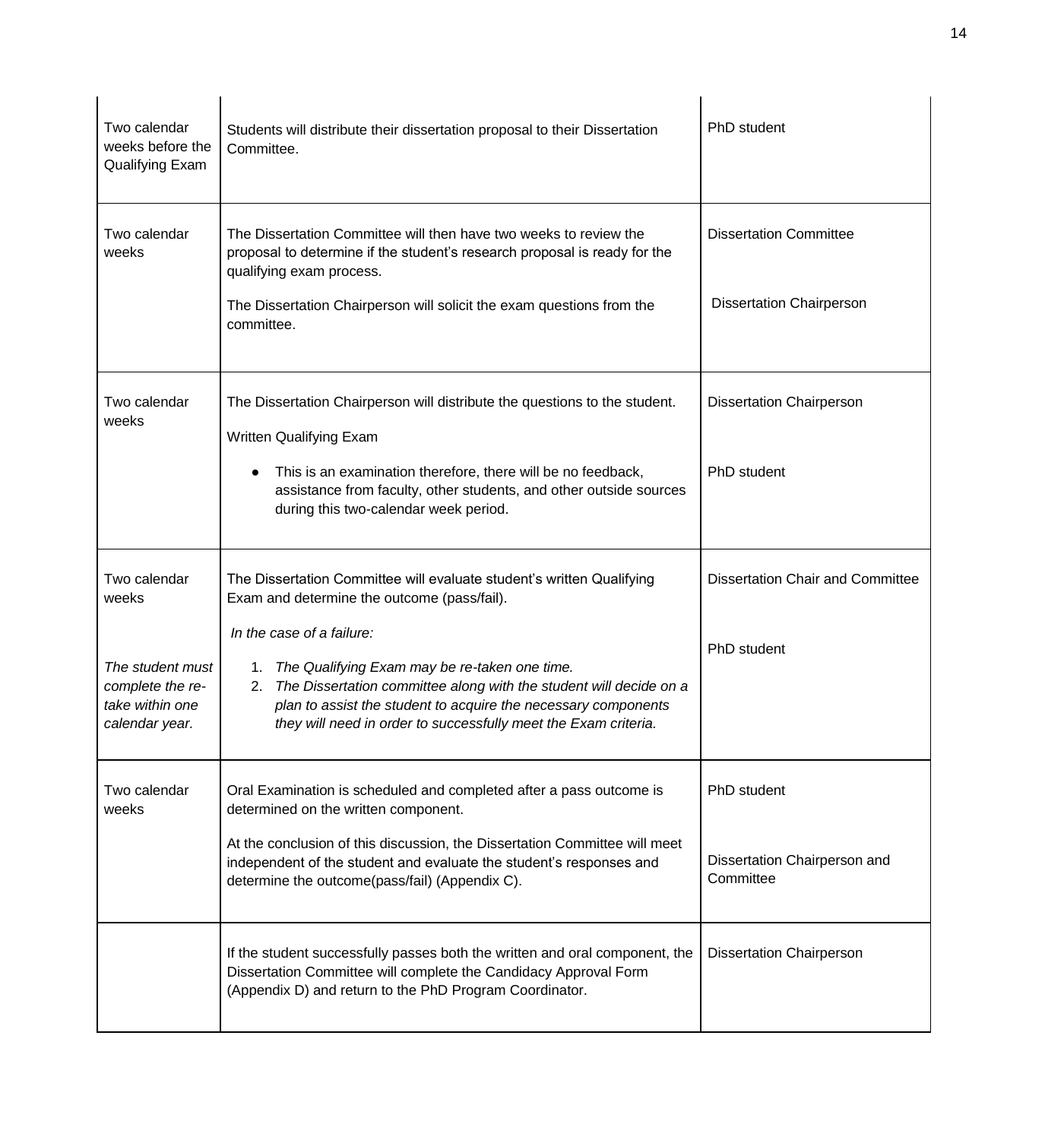| <b>PhD Candidacy</b> |
|----------------------|
|----------------------|

# **Dissertation Proposal Defense**

After successful completion of the Qualifying Exam Process dissertation, proposal defense will be scheduled. This will be a public event and posted two weeks prior on the SON website. The student will present their dissertation proposal within a 20-minute time frame, and field questions from the audience. After which, the student will meet with the Dissertation Committee for a specific discussion about the experience.

## **Dissertation Defense**

The members of the committee must approve the dissertation before the candidate's final oral defense. Acceptance of the dissertation by the Graduate School requires favorable recommendations by the Dissertation Committee. This will be a public event and posted two weeks prior on the SON website. The student will present their dissertation within a 30-minute time frame, and field questions from the audience. After which, the student will meet with the Dissertation Committee for a specific discussion about the experience. Then, after the committee meets briefly, without the candidate, to determine the outcome of the final dissertation defense, the Chair will convey the committee decision to the candidate. All dissertations must conform to university standards [Guide for the Preparation of Theses.](https://www.oakland.edu/Assets/Oakland/grad/files-and-documents/Thesis-Dissertations/Manual%20Updated%20April%202019.pdf) Students should also review the [Dissertation](https://www.oakland.edu/Assets/Oakland/grad/files-and-documents/Thesis-Dissertations/Dissertation%20Flow%20Chart%20Updated.pdf) [Flow Chart.](https://www.oakland.edu/Assets/Oakland/grad/files-and-documents/Thesis-Dissertations/Dissertation%20Flow%20Chart%20Updated.pdf) The dissertation defense will be publicized by the Oakland University Graduate School on the Web site **[OU Graduate School](https://www.oakland.edu/grad/)**.

## <span id="page-14-0"></span>**D[ISSERTATION](#page-14-0) FORMATS**

## Traditional Chapter-style format

- A. Title Page
- B. An Abstract
- C. Table of Contents
- D. Chapters 1-2
	- a. Introduction
	- b. Problem Statement
	- c. Background
	- d. Literature Review
	- e. Hypothesis/Research Question
	- f. Theoretical and Conceptual Framework for the Study
	- g. Significance
- E. Methods Chapter
	- a. Design
	- b. Sampling
	- c. Data collection
	- d. Analysis measures and methods
- F. Results Chapter
- G. Discussion, discussion of strengths and weaknesses of the work related to the literature, conclusion, implications and future research chapter

## **Manuscript Style Format**

**\*Addendum Forthcoming regarding guidelines from Graduate School**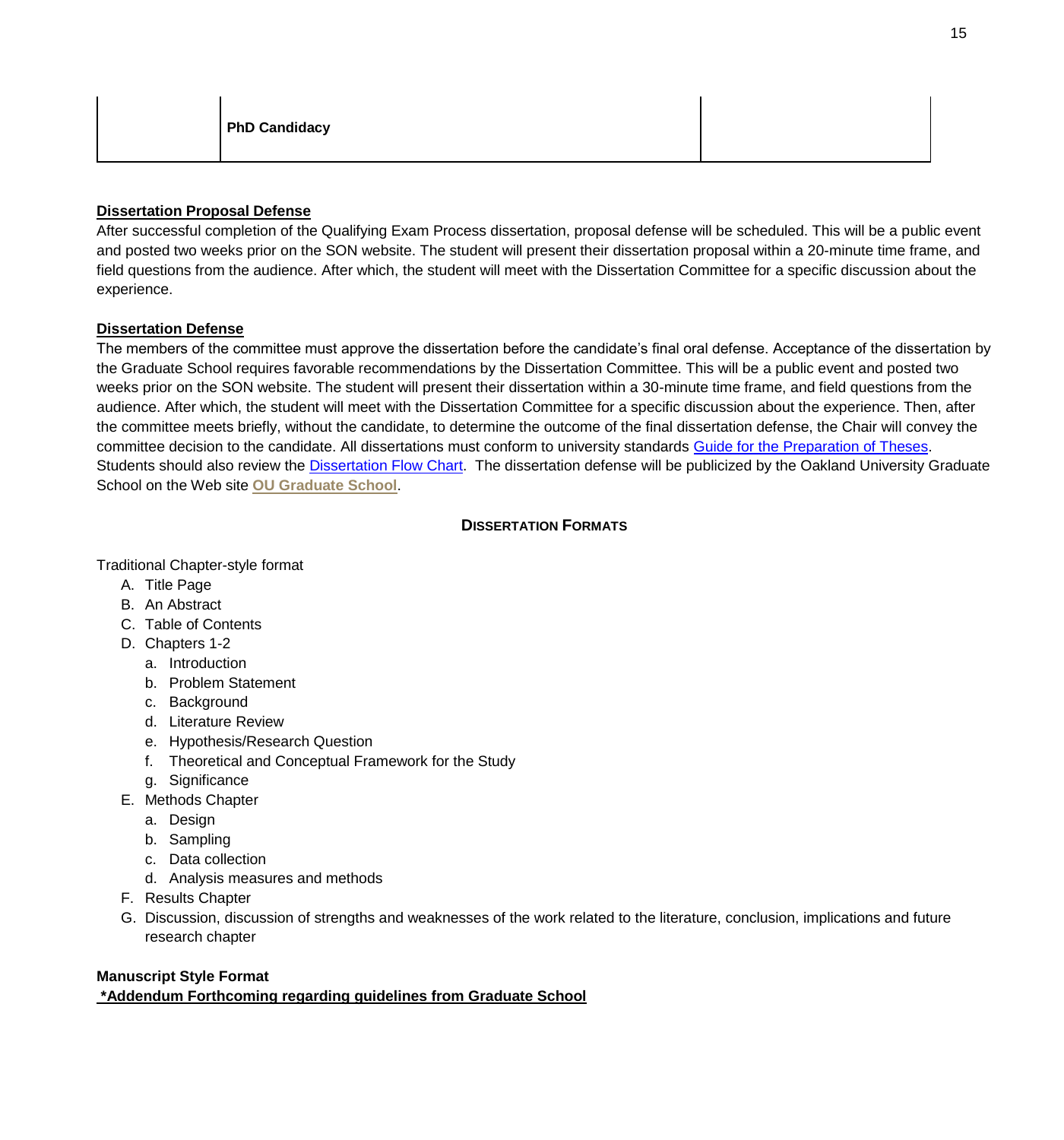If a student chooses this format then three manuscript-style papers are required. These manuscripts must be interrelated and serve as a report for the completed research project.

- A. An Abstract
- B. Introduction
	- a. Problem
	- b. Literature Review
	- c. Hypotheses/Research Question
- C. Method
	- a. Sample
	- b. Sampling procedures
	- c. Measures and methods
	- d. Research design
- D. Results
- E. Discussion
- F. References
- G. A final chapter the synthesizes all of the manuscripts
	- a. Overview of the major research findings
	- b. Discussion of the significance
	- c. Discussion of strengths and weaknesses of the work
	- d. Future research implications

## **Criteria for Evaluation of the Dissertation Defense**

The oral defense is an exam/test.

The following will be used to evaluate the Defense as "unsatisfactory" or "satisfactory":

- A. Quality of work
- B. Scholarly Presentation
- C. Quality of Oral dissemination
- <span id="page-15-1"></span>D. Ability to scholarly defend the dissertation project by responding to questions posed by the committee and other attendees

# <span id="page-15-0"></span>**PROCESS FOR CHANGING D[ISSERTATION](#page-15-1) CHAIRPERSON**

If the **Faculty Chairperson** wants to be released from the Dissertation project:

- 1. The Faculty Chairperson must first make an appointment and meet with the student to discuss the relationship. If the issue(s) are unresolved after meeting with the student, then the Faculty Chairperson needs to meet with the PhD Program Coordinator to discuss why continuing to work with the student is no longer feasible and provide feedback on the progress made by the student thus far. If the PhD Program Coordinator is vacant, then the Faculty Chairperson needs to meet with an appropriate SON administrator.
- 2. An agreement to separate from a student must be made with the PhD Program Coordinator or appropriate SON administrator and Faculty Chairperson, and documentation of the separation will be placed in the student's academic file.
- 3. The outgoing Faculty Chairperson must write a detailed account of the progress that has been made on the project up to the date of the Faculty Chairperson's resignation. This document must be submitted to the student and the newly appointed Faculty Chairperson, and a paper copy placed in the student's academic file.
- 4. Once the decision to separate has been approved, it is the student's responsibility to find a new Faculty Chairperson for their Dissertation project. The new Faculty Chairperson must have the required academic credentials/faculty rank as described above and must be approved by the PhD Program Coordinator. Documentation regarding who will be the new Faculty Chairperson will be placed in the student's academic file.
- 5. The new faculty Chairperson will send correspondence to the PhD Program Coordinator giving the exact date they will assume the duties of Faculty Chairperson.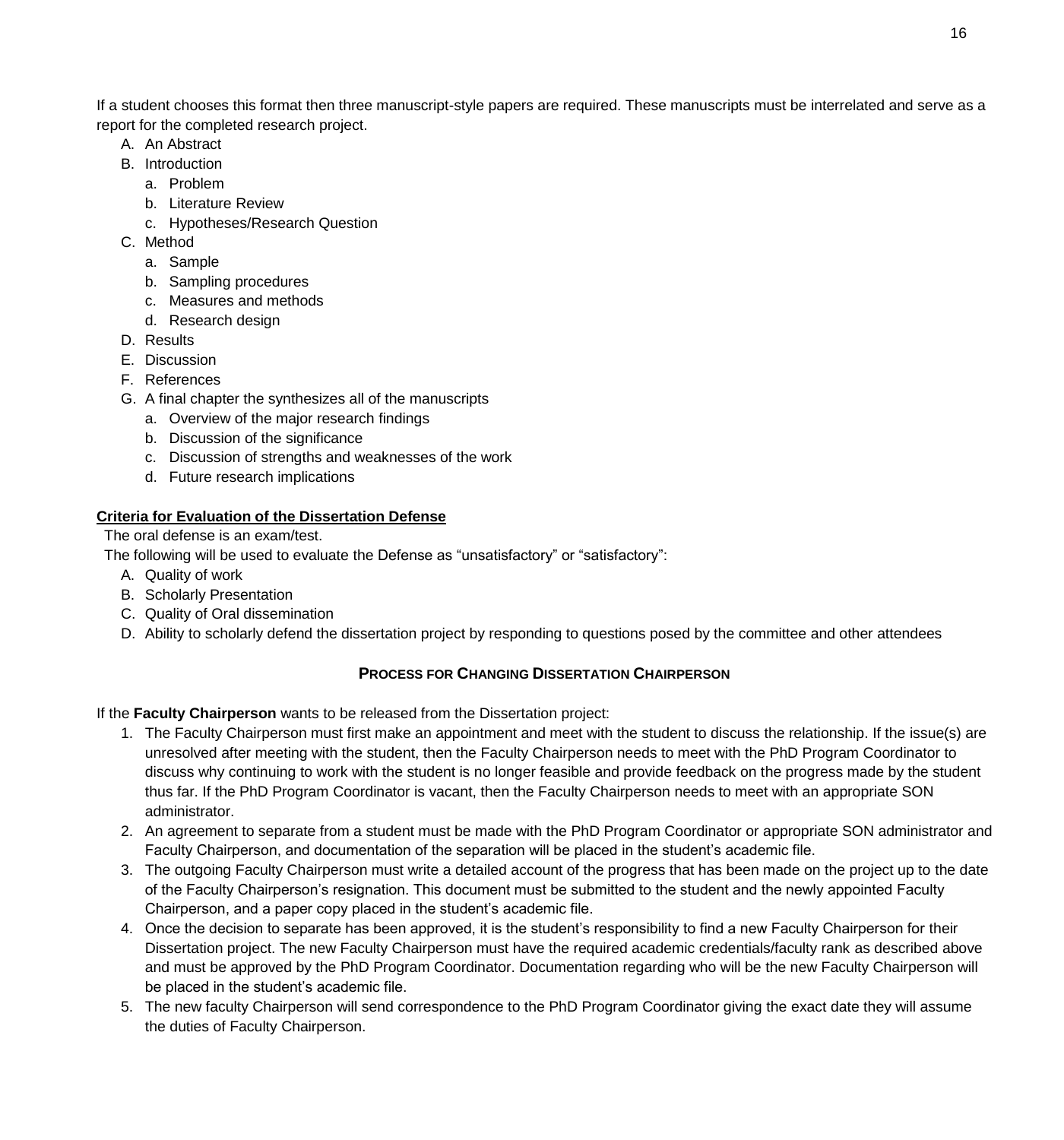If the **Student** wants to change the Faculty Chairperson of their dissertation Project:

- 1. The student must meet with the Faculty Chairperson to discuss the reasons why they is requesting to change their Faculty Chairperson.
- 2. If the Faculty Chairperson and student are unable to come to an agreement and the PhD student still wants to change their Faculty Chairperson, then the student must next meet with the PhD Program Coordinator. If there is no PhD Program Coordinator, then the student must meet with an appropriate SON administrator to discuss the situation.
- 3. If the PhD Program Coordinator concludes that the differences cannot be resolved, an agreement will be made between the PhD Program Coordinator, Faculty Chairperson, and the student that the process for selecting a new Faculty Chairperson may begin. Documentation of the separation will be placed in the student's academic file.
- 4. The student is responsible for finding a new Faculty Chairperson who must have the required academic credential/faculty rank as described above.
- 5. The student may keep their current committee member(s), however a new "PhD Dissertation Committee" form must be completely filled out after a new Faculty Chairperson has been chosen and submitted to the SON Graduate Program Director. If there is no PhD Program Coordinator, then to an appropriate SON administrator for approval.
- 6. Once a new Faculty Chairperson has been selected and approved, the form will be placed in the student's academic file.
- <span id="page-16-0"></span>7. The student is responsible for informing the new Faculty Chairperson of the work that they has done to date on the dissertation project.

# **ACADEMIC PROGRAM POLICIES**

## **CORE PERFORMANCE STANDARDS**

<span id="page-16-1"></span>SON students must be able to demonstrate all of the Core Performance Standards. Any student who believes they may need assistance meeting the Core Performance Standards should contact the OU [Office of Disability Support Services \(DSS\),](https://oakland.edu/dss/) 103A North Foundation Hall, (248) 370-3266 or [DSS@oakland.edu.](mailto:DSS@oakland.edu)

| <b>Critical Thinking</b>                                                                                          | Inductive/deductive reasoning sufficient for clinical judgment and decision-making.          |
|-------------------------------------------------------------------------------------------------------------------|----------------------------------------------------------------------------------------------|
| Interpersonal                                                                                                     | Interpersonal abilities sufficient to interact with individuals, families, and groups from a |
|                                                                                                                   | variety of social, emotional, cultural, spiritual and intellectual backgrounds.              |
| Emotional stability sufficient to assume responsibility/accountability for actions.<br><b>Emotional Stability</b> |                                                                                              |
| Communication                                                                                                     | Communication abilities sufficient for interaction with others in verbal and written form.   |
|                                                                                                                   | Gross and fine motor abilities sufficient to provide safe and effective nursing care. The    |
| <b>Motor Skills</b>                                                                                               | student must be able to perform basic life support; provide physical assistance to patients  |
|                                                                                                                   | including repositioning, transfers and ambulation.                                           |
| <b>Mobility</b>                                                                                                   | Physical abilities sufficient to move from place to place and maneuver in small places       |
|                                                                                                                   | Students must have the ability to stand for extended periods of time.                        |
| <b>Visual</b>                                                                                                     | Visual ability sufficient to provide safe and effective nursing care.                        |
| <b>Hearing</b>                                                                                                    | Auditory ability sufficient to provide safe and effective nursing care.                      |
| <b>Tactile</b>                                                                                                    | Tactile ability sufficient for assessment and implementation of care.                        |
| <b>Health</b>                                                                                                     | Characteristics that would not compromise health and safety of clients.                      |
|                                                                                                                   |                                                                                              |

## **STUDENT EXPECTATIONS**

<span id="page-16-2"></span>Th[e](https://www.nursingworld.org/nurses-books/nursing-scope-and-standards-of-practice-4th-edit/) *[American Nurses' Association \(ANA\) Scope & Standards of Practice \(4th](https://www.nursingworld.org/nurses-books/nursing-scope-and-standards-of-practice-4th-edit/) [ed.\)](https://www.nursingworld.org/nurses-books/nursing-scope-and-standards-of-practice-4th-edit/)* provide the foundation for the expectations for all admitted undergraduate and graduate nursing students. The Standards identify areas of professional performance that are expected of every nurse. As part of the nursing student's development, it is imperative that each student demonstrate this professional conduct in all health care, academic and other settings. Each Standard is followed by competencies for the registered nurse and additional competences for the graduate-level prepared specialty nurse and the APRN.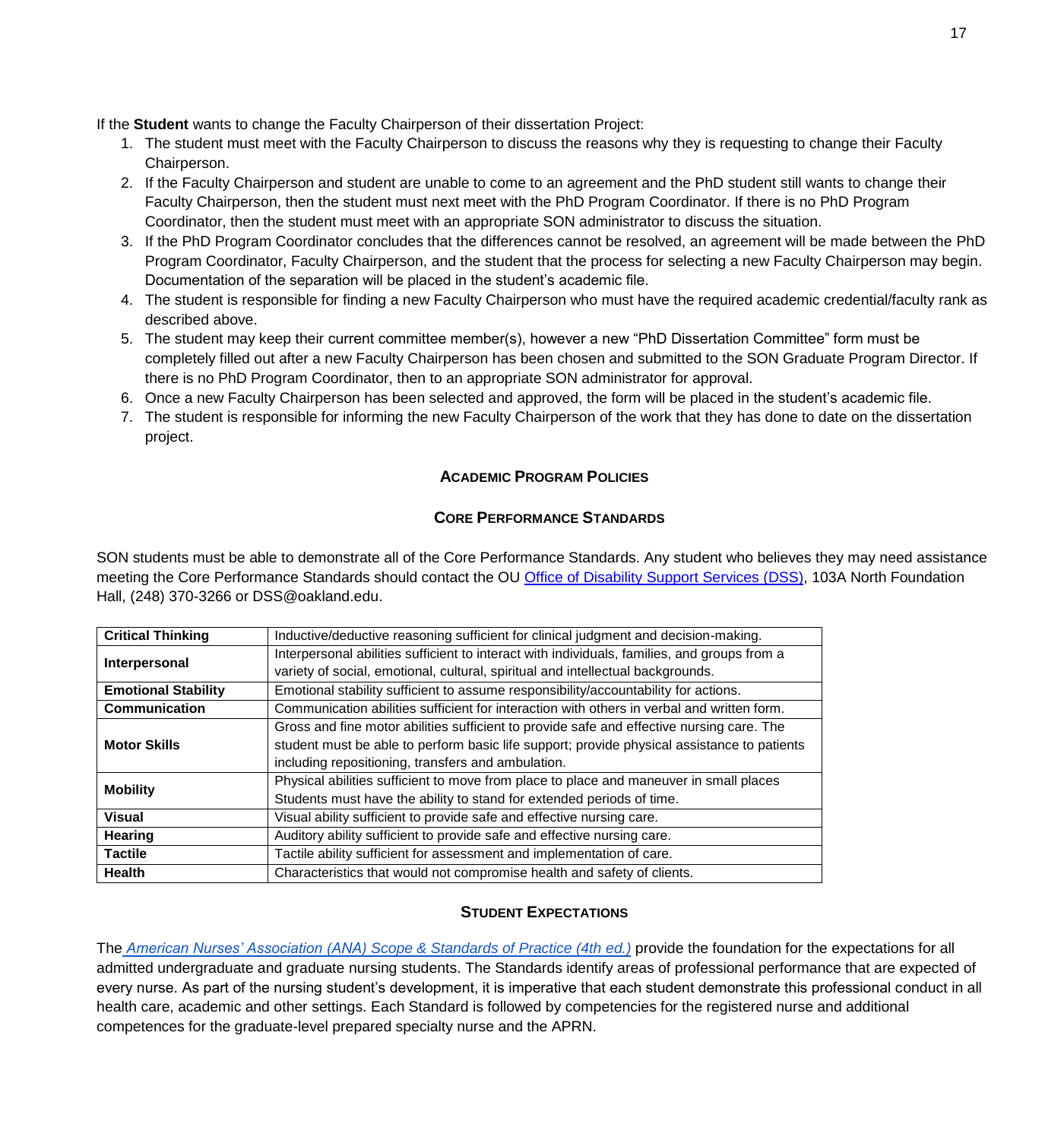A violation of the ANA Scope & Standards of Practice, the ANA Code of Ethics (see below), the [University's Student Code of Conduct,](https://oakland.edu/deanofstudents/student-code-of-conduct/core-standards-and-behavioral-expectations/) and/or unprofessional/unsafe behavior in any university, class, lab, clinical setting or public setting (including without limitation online/social media), may result in discipline up to and including suspension or dismissal from the SON and/or the University.

# **ANA CODE OF ETHICS FOR NURSES**

<span id="page-17-0"></span>The AN[A](https://www.nursingworld.org/nurses-books/code-of-ethics-for-nurses/) *[Code of Ethics for Nurses with Interpretive Statements](https://www.nursingworld.org/nurses-books/code-of-ethics-for-nurses/)* is the definitive framework for ethical analysis and decision-making for RNs across all practice levels, roles and settings. The code of ethics is expected to be upheld by all nursing students at all times and includes, without limitation, the following:

Provision 1: The nurse practices with compassion and respect for the inherent dignity, worth, and unique attributes of every person.

Provision 2: The nurse's primary commitment is to the patient, whether an individual, family, group, community, or population.

Provision 3: The nurse promotes, advocates for, and protects the rights, health, and safety of the patient.

Provision 4: The nurse has authority, accountability, and responsibility for nursing practice; makes decisions; and takes action consistent with the obligation to provide optimal patient care.

Provision 5: The nurse owes the same duties to self as to others, including the responsibility to promote health and safety, preserve wholeness of character and integrity, maintain competence, and continue personal and professional growth.

Provision 6: The nurse, through individual and collective effort, establishes, maintains, and improves the ethical environment of the work setting and conditions of employment that are conducive to safe, quality health care.

Provision 7: The nurse, in all roles and settings, advances the profession through research and scholarly inquiry, professional standards development, and the generation of both nursing and health policy.

Provision 8: The nurse collaborates with other health professionals and the public to protect human rights, promote health diplomacy, and reduce health disparities.

Provision 9: The profession of nursing, collectively through its professional organizations, must articulate nursing values, maintain the integrity of the profession, and integrate principles of social justice into nursing and health policy.

#### **MEDIA POLICY**

<span id="page-17-1"></span>Divulging confidential patient and/or family information of any kind without authorization, including without limitation in-person, via telephone and/or via any electronic media (e.g., email, text, social media, or any other electronic communications of any kind), violates the applicable ethical, professional and legal standards, and may result in discipline up to and including suspension or dismissal from the SON and/or the University. See the boundary violation web link from the ANA and National Council of State Boards of Nursing regarding the [Use of Social Media](https://www.ncsbn.org/Social_Media.pdf) for further information.

In addition, the use of any language or materials, including without limitation in-person, via telephone and/or via any electronic media (e.g., email, text, social media, or any other electronic communications of any kind), may also result in discipline up to and including suspension or dismissal from the SON and/or the University if it:

- Contains illegal content;
- Violates any University or SON policy or any provision of this handbook;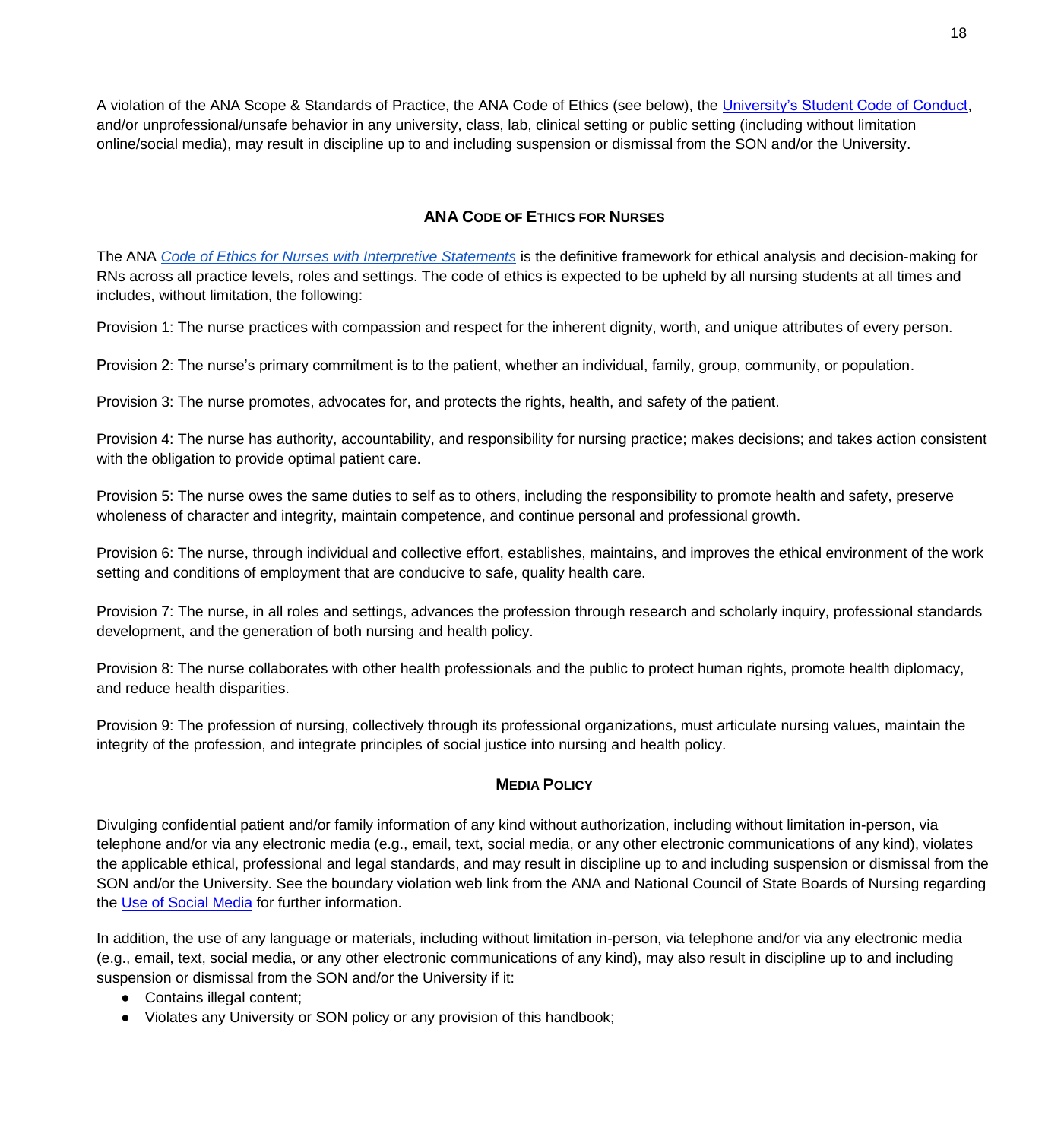- Constitutes fighting words, obscenity, defamation, invasion of privacy, harassment, threats, intimidation or discrimination on a basis prohibited by federal or state law;
- Has the effect or likelihood of inciting imminent unlawful action;
- Conveys an imminent threat of physical harm to specific individuals, including without limitation in-person, via telephone and/or electronic communications, the internet and/or any other social media.

# <span id="page-18-0"></span>**OU J[UDICIAL](#page-23-0) PROCESS**

All members of Oakland University's academic community are expected to practice and uphold standards of academic integrity. Academic integrity means representing oneself and one's work honestly. Misrepresentation is cheating since it means the student is claiming credit for ideas or work not actually his or her own and is thereby seeking a grade that is not actually earned. All academic misconduct allegations are forwarded to the Dean of Students office and adhere to the [student judicial system.](https://oakland.edu/deanofstudents/student-code-of-conduct/scc-hearing-process/index)

# <span id="page-18-1"></span>**OAKLAND U[NIVERSITY](#page-18-1) FORMAL COMPLAINT/INCIDENT REPORT PROCESS**

Students, faculty, staff, parents, and others are strongly encouraged to report behaviors that they feel are concerning, worrisome, or threatening (no matter how small or insignificant that may seem). The link to submit a formal complaint or report an incident of concern can be found at the [OU Dean of Students website.](https://www.oakland.edu/deanofstudents/faculty-staff-resources/report-an-incident/) Imminent threats should immediately be reported to the Oakland University Police Department (OUPD).

# **PETITION OF EXCEPTION TO AN ACADEMIC POLICY OR REQUIREMENT**

<span id="page-18-2"></span>Graduate academic policies and requirements have been formulated by the Graduate Council and the University Senate with the goal of ensuring academic quality. It is the responsibility of each graduate student to be familiar with the information published in the Graduate [Catalog](http://catalog.oakland.edu/index.php) and to know and observe all policies, requirements and procedures related to their graduate program. The OU Graduate Catalog contains official information about degree programs, policies, procedures, and resources.

Graduate academic policies and requirements are to be equitably and uniformly enforced. Circumstances occasionally occur that warrant individual consideration. A graduate student, who believes that there are compelling reasons for a specific policy or requirement to be waived or modified, should submit a written petition.

Decisions regarding petitions are made by the Graduate Committee on Instruction of the OU SON and the Graduate School. Please work with your Academic Adviser if you believe you should be submitting a petition of exception.

# **COURSE WAIVER/SUBSTITUTION FOR A GRADUATE PROGRAM REQUIREMENT**

<span id="page-18-3"></span>Students admitted to a graduate program are expected to complete the program requirements according to the [OU Graduate Catalog.](http://catalog.oakland.edu/index.php) On occasion, a required course in a graduate program may not be available or may no longer be offered due to program changes. With advanced approval from the Ph.D. Program Coordinator and the Graduate School, a student may request a course requirement be waived and another OU course substituted.

When there is just cause for the substitution, a student must submit a **Course Waiver/Substitution Request form.** Please work with your Academic Adviser if you believe you should submit a course waiver/substitution petition. Family Educational Rights & Privacy Act

The federal Family Educational Rights and Privacy Act (FERPA) of 1974 pertains to confidential student educational records. This legislation allows students the right to view their own confidential educational records upon request and defines the use of these records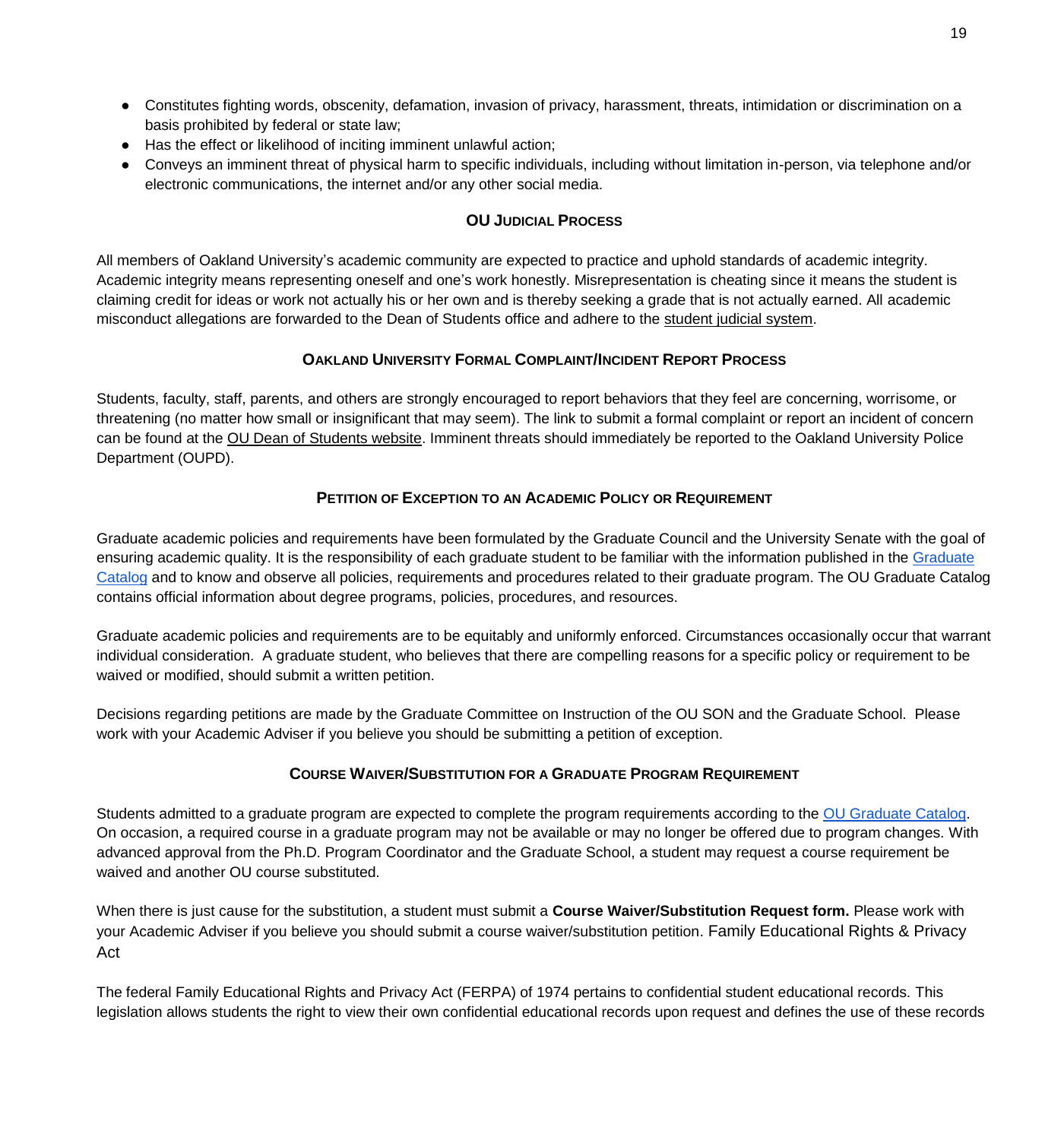by others. The OU dean of students is the university compliance officer for the FERPA. OU is subject to the provisions of the FERPA. Accordingly, student grades may not be publicly posted in any form that violates the confidentiality of student records**.**

#### **RESIDENCY**

<span id="page-19-0"></span>All students are required to fulfill a residency requirement for this program. Although students may complete some of the program on a part-time basis, continuous full-time enrollment is highly preferred. The minimum residency requirement shall be full-time residency (8 credits per semester) for two consecutive full semesters.

#### **WITHDRAWAL POLICY**

<span id="page-19-1"></span>A student who wants to withdraw from nursing courses or the SON must notify their SON Academic Adviser and the Ph.D. Program Coordinator. Please work with the Ph.D. Program Coordinator and Academic Adviser if you would like to withdraw from a course or the School of Nursing.

#### **PROGRAM WITHDRAWAL OPTIONS**

<span id="page-19-2"></span>If a student chooses to withdraw from the Ph.D. program or is unsuccessful in meeting the requirements, the student can apply to a MSN or DNP program. Relevant credits can be applied to the chosen option. The student will need to complete the MSN or DNP program requirements including the Master's Research Project or the DNP Research Project to graduate from that program.

#### **LEAVE OF ABSENCE POLICY**

<span id="page-19-3"></span>SON graduate students may go "on-leave" for up to one year (a total of no more than 12 months). Prior to going on-leave, the student is required to meet with their SON academic adviser and program director/coordinator and complete the SON Leave of Absence form. A revised POS will be created and returning to SON coursework is contingent upon space availability. Please work with your Academic Adviser if you are interested in taking a leave of absence.

#### **APPLY TO GRADUATE**

<span id="page-19-4"></span>In order to graduate in any given semester, students must apply for graduation by the semester defined deadline for **[Applying to](https://www.oakland.edu/grad/current-graduate-students/graduation/)  [Graduate](https://www.oakland.edu/grad/current-graduate-students/graduation/)**[.](https://www.oakland.edu/grad/current-graduate-students/graduation/) Students who do not apply to graduate will experience a delay with degree conferral.

#### **CONTINUOUS ENROLLMENT POLICY**

<span id="page-19-5"></span>The continuous enrollment policy for doctoral students requires continuous registration of graduate students for at least one credit hour, each semester in the academic year to maintain an active graduate student status. This is required for the fall and winter semesters only, until all degree requirements are met and the final project is submitted and approved by the Graduate School.

The continuous enrollment policy can also be met by registration in a graduate level course relevant to the student's academic program. Should circumstances arise that may cause an interruption in graduate study, the student must apply for a **Leave of Absence.**

<span id="page-19-6"></span>Doctoral students who do not maintain continuous enrollment and have NOT been granted an official leave of absence, are subject to termination from the program, based on recommendation of the department and approval by the Academic Dean**.**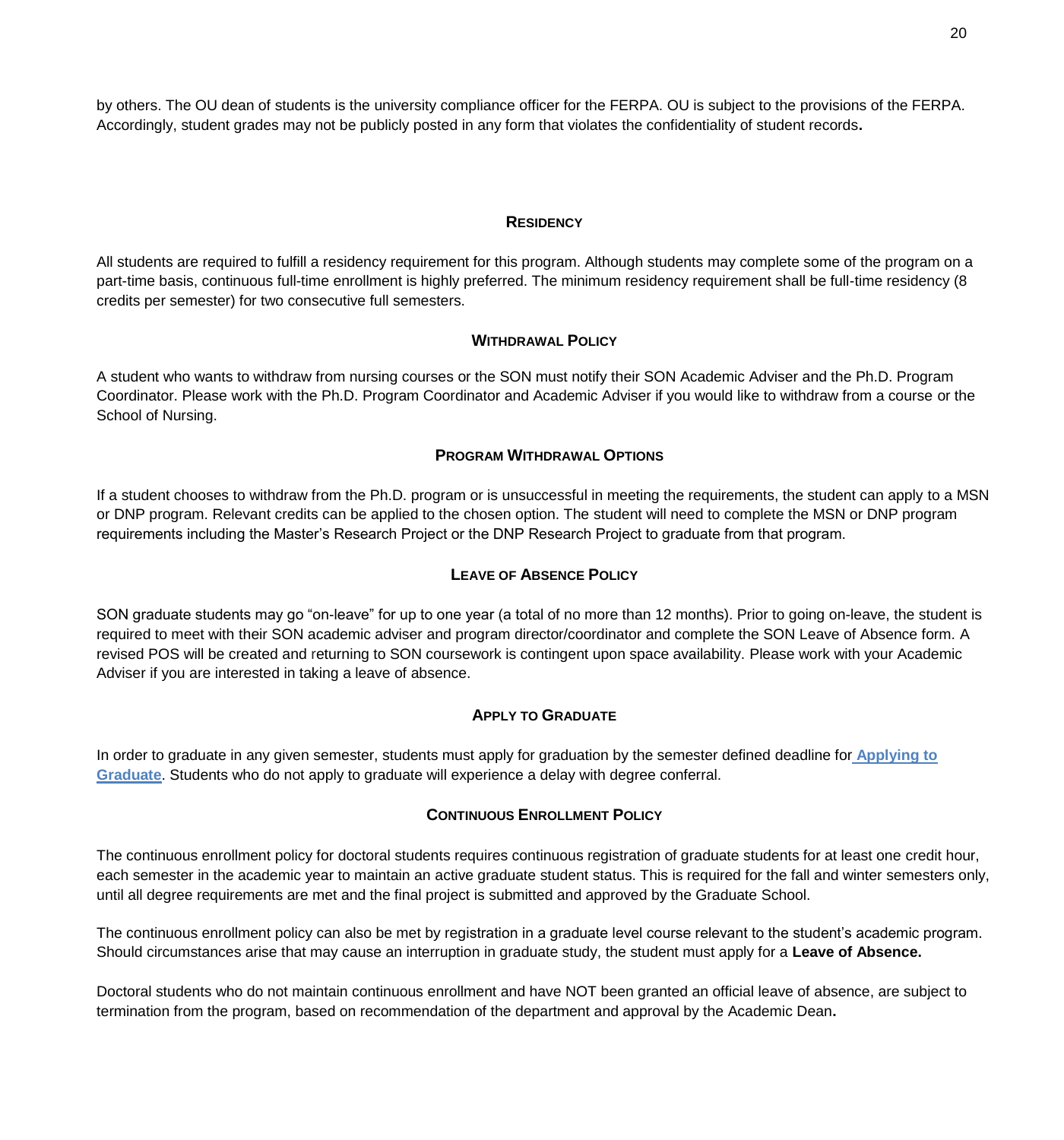### **POLICIES AND PROCEDURES FOR PROGRESSION, RETENTION, AND DISMISSAL IN THE SON GRADUATE PROGRAM** *Approved by the School of Nursing FA on April 23, 2020*

# **MINIMUM REQUIREMENTS FOR CONTINUING IN THE GRADUATE PROGRAMS OF THE SCHOOL OF NURSING**

<span id="page-20-2"></span><span id="page-20-1"></span><span id="page-20-0"></span>Once admitted to the School of Nursing (SON), graduate nursing students are required to earn a minimum grade of B or higher in each course. In courses graded satisfactory/unsatisfactory progress, students are required to earn a course grade of "satisfactory progress" (SP) to progress in their program. SON courses may be repeated only one time. Students enrolled in the BSN-DNP Nurse Anesthesia program should refer to the OU-Beaumont Graduate Program of Nurse Anesthesia Student Handbook for information related to grading, probation, progression, and dismissal.

SON graduate students who do not meet these standards will be placed on probation with conditions imposed for retention in the program or they may be dismissed from the program.

Probation: An OU SON graduate student will be placed on probation if the student receives one (1) nursing course grade below a B or a grade of Unsatisfactory progress (NP). Students, who withdraw from a course after receiving a failing midterm grade, will be counseled. Students who withdraw from a course more than once may be placed on probation or recommended for dismissal from the program. Upon written receipt of notification of placement on probation, the student will also be notified of the conditions necessary for him/her to continue in the graduate nursing program by the Associate Dean with a copy of the notice placed in the student's file.

An independent study course or a competency exam cannot be used as a substitute for a failed course. The student must also develop a written plan for success in meeting the conditions of probation and a copy will be placed in the student's file.

Dismissal: A graduate student will be dismissed from the SON if he/she:

- 1. receives a grade below B in more than one (1) nursing course;
- 2. receives a grade of Unsatisfactory progress (NP) in more than one (1) course;
- 3. withdraws from more than one course after having received a failing midterm grade;
- 4. fails to fulfill the conditions of probation; or
- 5. exhibits unsafe, unethical or unprofessional behavior in any academic or clinical setting

\*Note that a grade less than B or NP are both failing grades and thus receiving either consecutively will be considered grounds for dismissal.

## **RESOLUTION OF AN ISSUE WITH THE EVALUATION/GRADING PROCESS**

<span id="page-20-3"></span>Faculty are expected to evaluate student work according to academic standards. It is faculty prerogative to assign student grades utilizing his/her academic/professional judgment. The only person who can change a grade is the faculty member who initially assigns the grade. Grades cannot be grieved, only the process by which they were assigned.

If an OU SON student believes he/she has been graded in an arbitrary or capricious manner, or not afforded due process, he/she may discuss the issue with the faculty who assigned the grade. Capricious grading is defined as the following:

1. The assignment of a grade to a particular student on the basis of something other than performance in the course.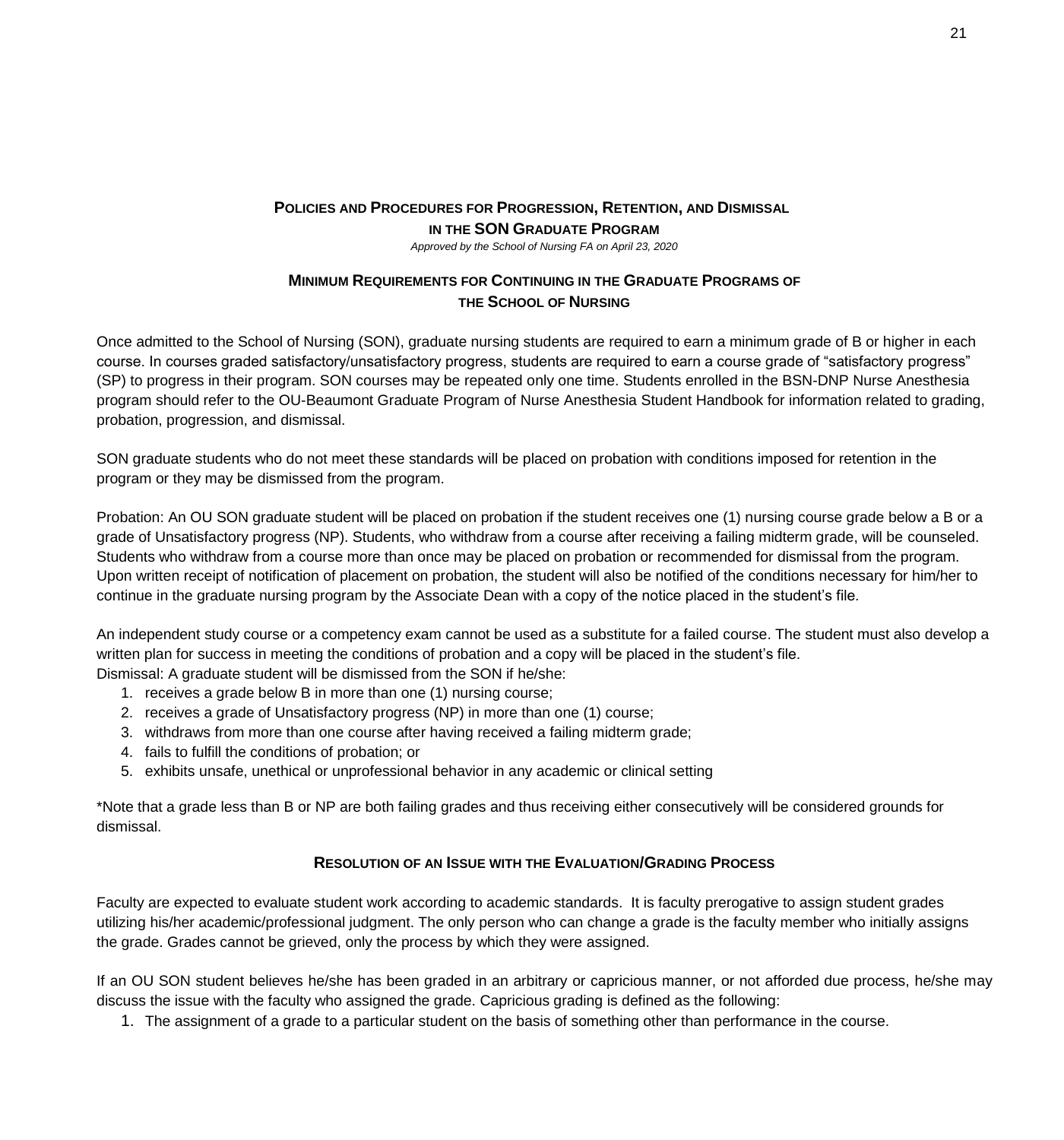2. The assignment of a grade based on a substantial departure from the instructor's stated criteria as described in the course syllabus.

In order to attempt a resolution of the grading issue, the student must first meet in person with the faculty who assigned the grade. If the issue remains unresolved after meeting with the faculty who assigned the grade, the student may choose to meet with the Faculty of Record (FOR) for the course. If the student chooses not to meet with the course FOR, the grading issue is considered resolved and no further action is taken. If the student meets with the course FOR, and the issue is unresolved the student may request a Grievance Hearing.

## **GRIEVANCE PROCEDURE**

#### <span id="page-21-0"></span>**Grievance Process Step 1: Initial Notification of Intent to File a Grievance**

The Grievance procedure is to be initiated by the student within two business days of receipt of grade. Receipt of grade is defined as when grades are available for student viewing on the Oakland University SAIL system. It is the student's responsibility to check their grades. In the case of partial semester courses, receipt of grade is defined as when the grade is reported to the student by the faculty member. A grievant's statement must be submitted in writing by the student through OU email to all of the following simultaneously; the faculty who assigned the grade, the course Faculty of Record, and the Associate Dean.

#### **Grievant's Statement**

The *Grievant's Statement* must include the course name and number, the student's name, and faculty member(s) involved, and a summary stating the specific policies, procedures, or due process violated. Further, the statement must include the specific actions upon which the violations are based and what actions were taken to resolve them. The *Grievant's Statement* must be kept to one typewritten page. Supplementary materials relevant to the complaint may be attached to support the grievance. The student assumes the burden of proof in the grievance procedure. A student who initiates the grievance process may continue with his/her *Plan of Study* assuming all prerequisites have been met until the process is resolved. [Student Grievance Form](https://www.oakland.edu/nursing/student-resources/forms/)

#### **Faculty Advocate**

The student may request a School of Nursing faculty member act as an advocate to assist with understanding the grievance process and procedure. At the student's request the School of Nursing faculty member, acting as an advocate, may attend the Grievance Hearing meeting. The faculty advocate may make a statement on behalf of the student before the panel makes its final decision.

#### **Grievance Process Step 2: Preparation for Grievance Hearing**

Submission of any supporting documentation for the grievance must be submitted to the Associate Dean's office within two business days. The student's file with all materials associated with the grievance will be held in the Associate Dean's office for review by members of the *Grievance Panel*.

#### **Grievance Process Step 3: Grievance Hearing**

The *Grievance Panel* will convene on the third assigned grievance day. The *Grievance Panel* will review all materials submitted by the grievant and faculty. The Panel will meet separately with the grievant and the faculty involved with the grievance.

#### **Grievance Panel Statement**

The *Grievance Panel* will submit a written one-page recommendation regarding the student's grievance to the Dean within two business days after completion of the hearings. The written recommendation will include the course name and number, the student and faculty member(s) involved, and a summary of the evidence and the policies and procedures upon which the Panel based its recommendation. Supplementary materials relevant to the recommendation may be attached.

#### **Final Grievance Recommendation**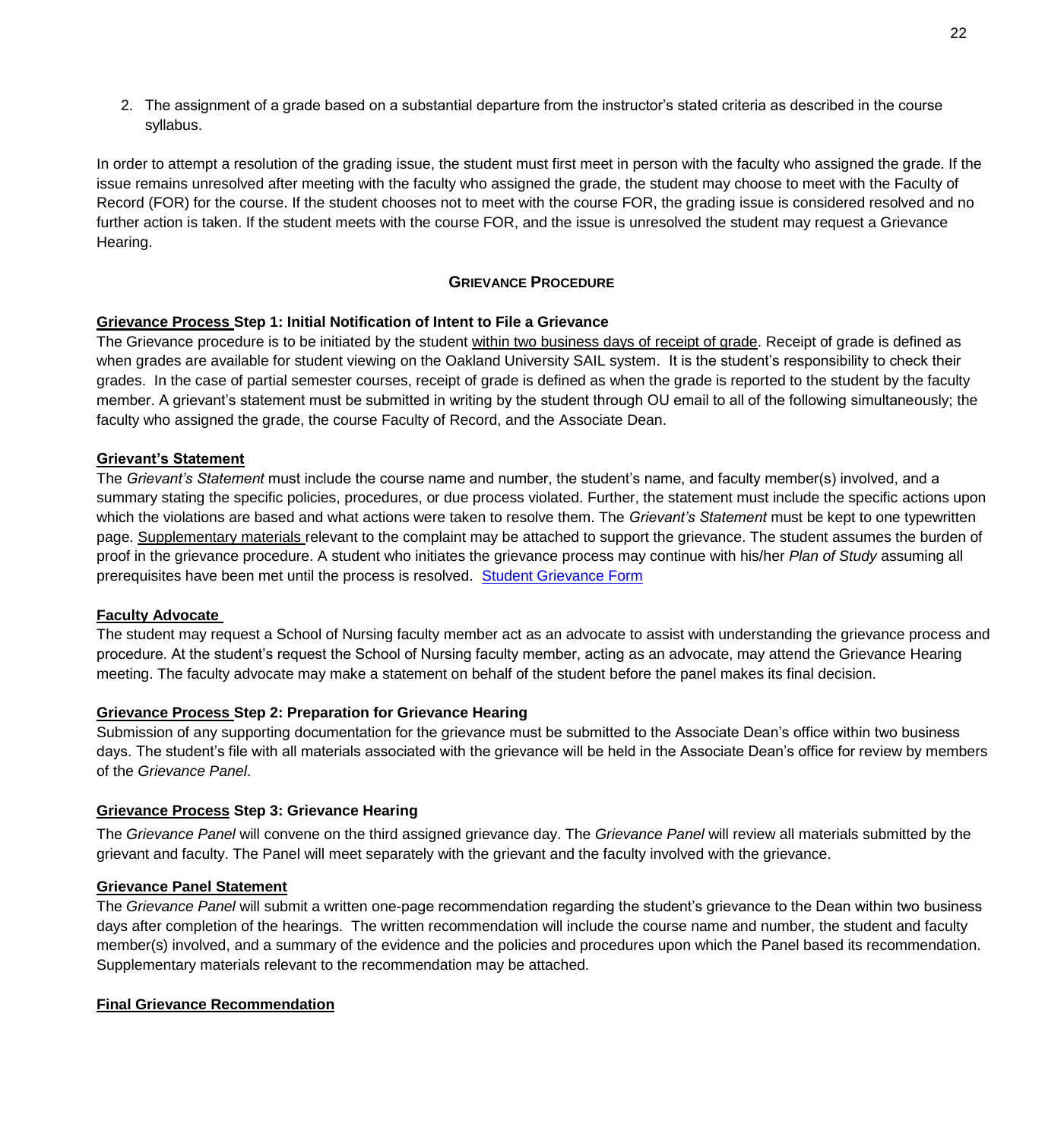The Dean shall act upon the *Grievance Panel's* recommendation within 24 clock hours of receipt of the materials. The decision of the Dean is final. The student will be notified of the Dean's decision in writing via the student's OU email and by Certified Mail. Faculty involved in the grievance will be notified of the Dean's decision by OU email.

## **Withdrawal of Grievance**

<span id="page-22-0"></span>A student initiating the grievance procedure may withdraw the grievance at any time by writing the Associate Dean via OU email. **PROCEDURE TO APPEAL A DISMISSAL FROM A SON GRADUATE PROGRAM**

The appeal procedure for academic dismissal is a closed, internal proceeding. As such, there is no institutional attorney or other representation at a hearing. The decision to reinstate a student will be made in the sole or absolute discretion of Graduate Study and the Dean of Graduate Education.

In general, reinstatement may be granted in cases where either the intent of the procedure was not followed or where there are additional, extenuating circumstances that affected the student's performance that were unknown at the time of the initial recommendation to Graduate Study.

## **Step 1**

Following receipt of a letter of dismissal from Oakland University Graduate School, the student has three months to appeal the dismissal. If the student wishes to appeal, the student must write a letter to the Dean of Oakland University Graduate School, with a corresponding copy to the chair of the relevant graduate program or department. The appeal must cite an appropriate cause for consideration of the appeal, providing information on the reason(s) for reinstatement and substantial evidence or extenuating circumstances in support of reinstatement. Disagreements over evaluation of academic quality or the decision of a graduate program unit to remove a student from an internship, practicum, clinical site, or service-learning placement must be appealed within the academic graduate program.

#### **Step 2**

Within thirty (30) calendar days of receipt of a student's appeal, the Dean of Oakland University Graduate School will seek written input from the Chair or Program Coordinator of the relevant graduate program or department. The graduate program or department has fourteen (14) calendar days to send written input to the Dean of Oakland University Graduate School. The Dean of Oakland University Graduate School will review the case, based upon the appeal and written input from the graduate program and/or department.

The Dean of Oakland University Graduate School may either 1) uphold the dismissal status or 2) reverse the decision of the graduate program and/or department.

If the Dean of Oakland University Graduate School is satisfied that there is no valued basis for reinstatement and that the proceedings regarding the student have met the stated procedure and requirements, the appeal for reinstatement will be denied. If there is a reason to overturn the dismissal, the student will be reinstated on academic probation until such time as the student meets all academic requirements and standards or is returned to good academic standing.

The decision of the Dean of Oakland University Graduate School is final.

#### **Reversal of Department Decision to Dismiss**

Should the Dean of Oakland University Graduate School find that the graduate program unit or department did not follow proper procedures, or unprofessional conduct is a concern, which might have affected the graduate program decision of dismissal, the appeal may be subject to reversal.

In such a case or in any other case deemed appropriate by the Dean of Oakland University Graduate School, advice from the Graduate Council Subcommittee on Academic Graduate Conduct may be sought at the discretion of the Dean of Oakland University Graduate School.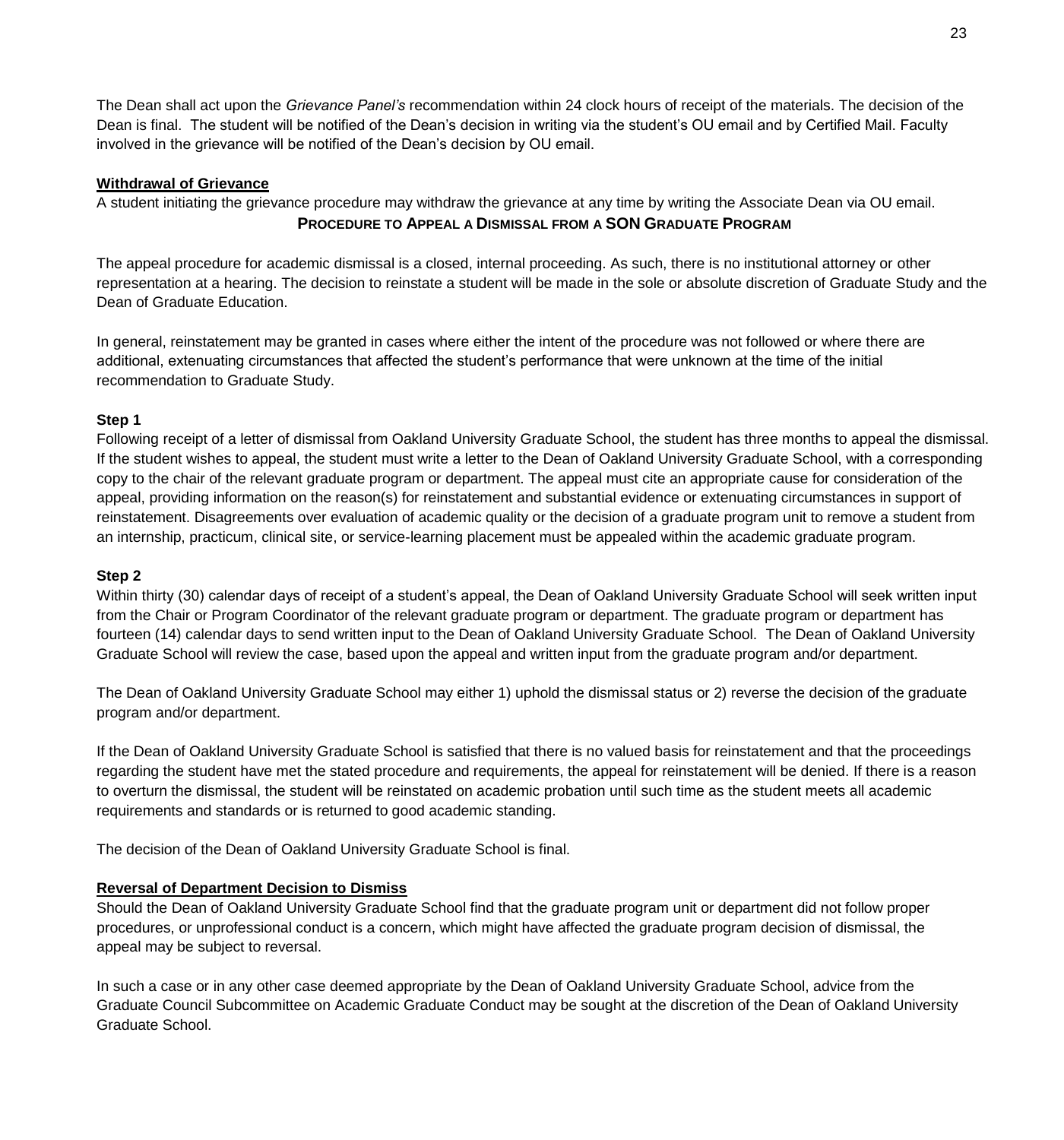Following the investigation or advice from the Graduate Council Subcommittee on Academic Graduate Conduct and the final review by the Dean of Oakland University Graduate School, the result will be conveyed in writing to the student, the graduate program unit and the dean of the respective College or School.

# <span id="page-23-0"></span>**SCHOOL OF [NURSING](#page-23-0)**

<span id="page-23-1"></span>**GRADE CONVERSION SCALE**

*Approved by the SON Faculty Assembly on March 30, 2017*

| <b>PERCENTAGE</b> | <b>GPA</b> |
|-------------------|------------|
| 95.00-100.00      | A          |
| 90.00-94.99       | А-         |
| 85.00-89.99       | $B+$       |
| 80.00-84.99       | В          |
| 75.00-79.99       | B-         |
| 70.00-74.99       | $C+$       |
| 65.00-69.99       | C          |
| 60.00-64.99       | $C-$       |
| 55.00-59.99       | D+         |
| 50.00-54.99       | D          |
| 0.00-49.99        | F          |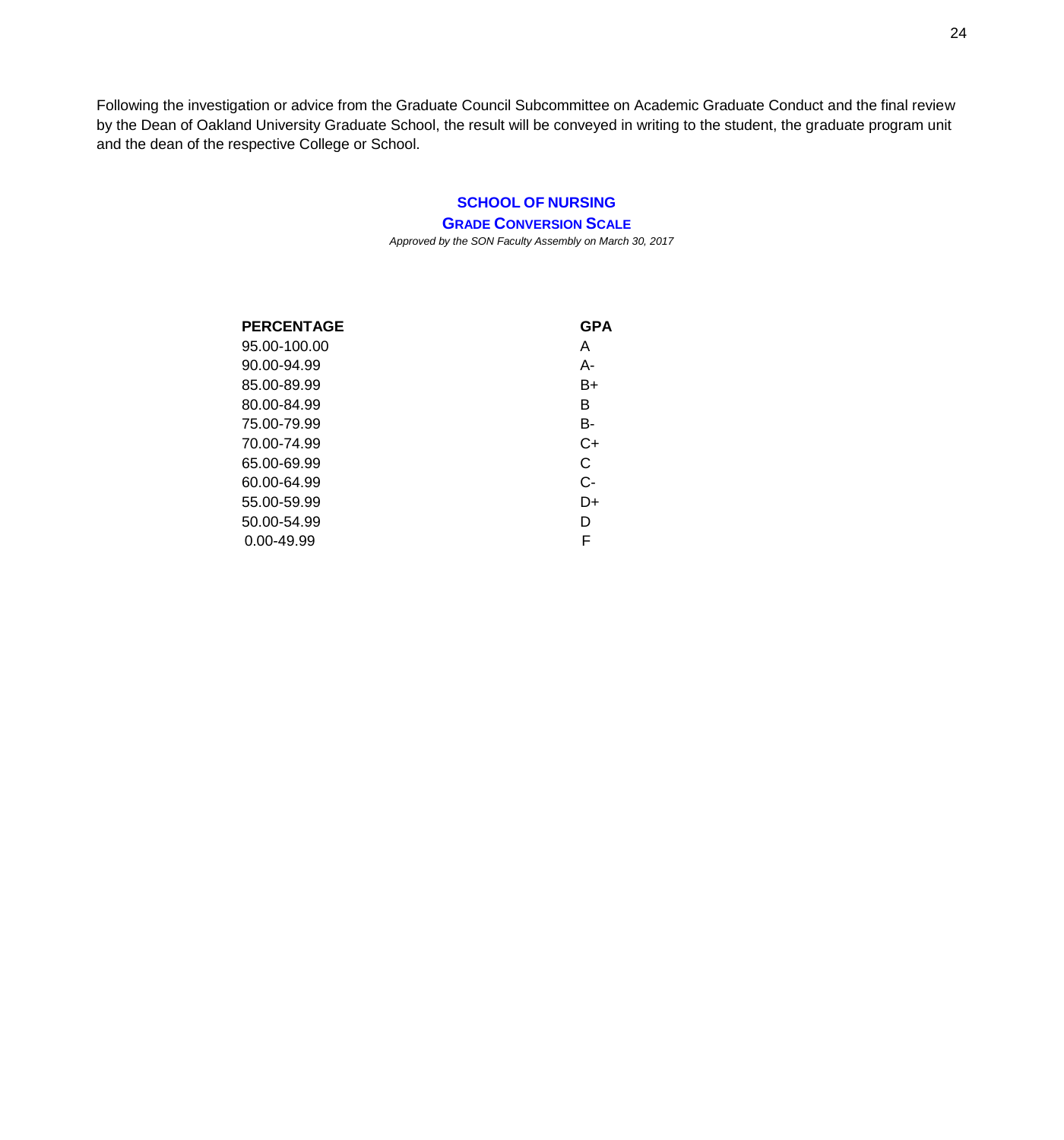#### <span id="page-24-0"></span>**A[PPENDIX](#page-24-0) A**

## **FACULTY/PHD STUDENT MENTOR PARTNERSHIP AGREEMENT**

<span id="page-24-1"></span>I agree to mentor \_\_\_\_\_\_\_\_\_\_\_\_\_\_\_\_\_\_\_\_\_\_by providing consultation on academic issues and preliminary guidance on the development of the student's program of research.

Mentor (Faculty) Responsibilities:

- Provide guidance and expertise in the research process
- Assist with socialization into research and academia
- Offer advice regarding professional development by identifying conferences and/or other professional meetings that the student can attend with/or without their mentor
- Assist with goal development and timeline for goal achievement

Mentee (Student) Responsibilities:

- Take an active role in the PhD educational experience by initiating communication with the faculty mentor and establishing my goals.
- Communicate regularly with your faculty mentor (at least twice a semester)
- Be willing to accept constructive feedback from the mentor.
- Be respectful of your faculty mentor's time by attending meetings (when scheduled) and come prepared to discuss pertinent issues.
- Look for multiple opportunities and experiences to enhance my learning.
- Review my progress and adjust my plan as I work towards my identified goals.

#### We agree to:

1. Meet regularly. Our specific schedule of contacts and/or meetings is as follows:

2. Provide/receive regular feedback regarding academic progress and/or concerns.

<span id="page-24-2"></span>

| Mentor's Signature              | Date |
|---------------------------------|------|
| Mentee's Signature              | Date |
| Program Coordinator's Signature | Date |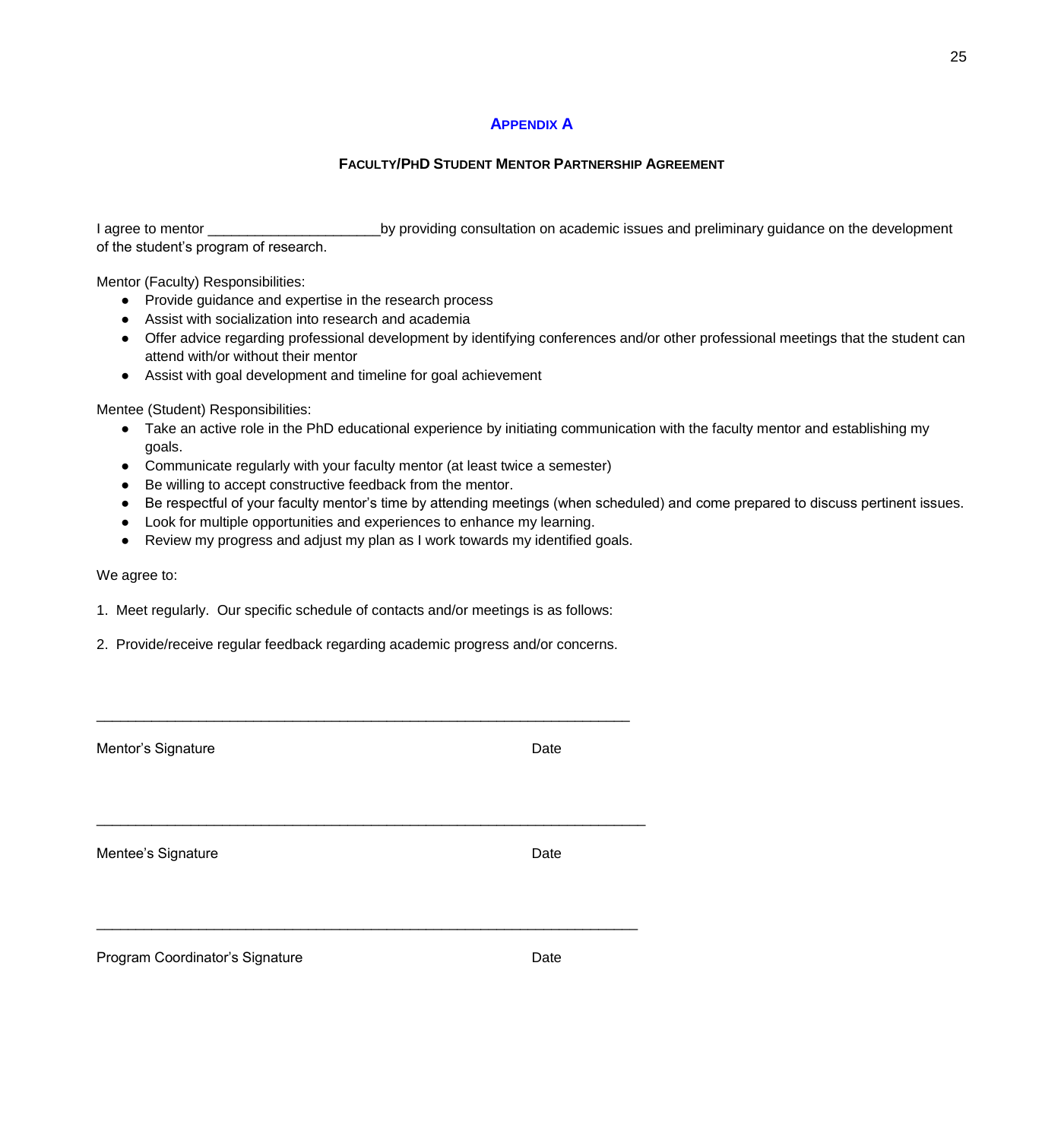# **A[PPENDIX](#page-24-2) B**

# **DISSERTATION COMMITTEE FORM**

<span id="page-25-1"></span><span id="page-25-0"></span>Student: \_\_\_\_\_\_\_\_\_\_\_\_\_\_\_\_\_\_\_\_\_\_\_\_\_\_\_\_\_\_\_\_\_

| <b>Committee Member Role</b> | Name of the Committee | <b>Committee member Rank</b> |
|------------------------------|-----------------------|------------------------------|
|                              | Member                | and Affiliation              |
| Faculty (Chairperson)        |                       |                              |
| <b>Faculty Member</b>        |                       |                              |
|                              |                       |                              |
| <b>Faculty Member</b>        |                       |                              |
|                              |                       |                              |
| Cognate or External          |                       |                              |
| Faculty                      |                       |                              |
| [attach CV and rationale]    |                       |                              |
| Other                        |                       |                              |
|                              |                       |                              |

<span id="page-25-2"></span>

| Chairperson Signature: ___________________________________Date: ________________                                     |  |
|----------------------------------------------------------------------------------------------------------------------|--|
| Member Signature: _______________________________Date:__________________________                                     |  |
| Member Signature: ______________________________Date:___________________________                                     |  |
| Member Signature: ______________________________Date: __________________________                                     |  |
| Student's Signature: _________________________________Date: ____________________                                     |  |
| This section is to be completed by the Coordinator of the PhD Program                                                |  |
| Committee Status: _____Committee Approved _____Committee Not Approved<br>* *Reason(s) for Non-Approval of Committee: |  |
| PhD Coordinator Signature: ___________________________                                                               |  |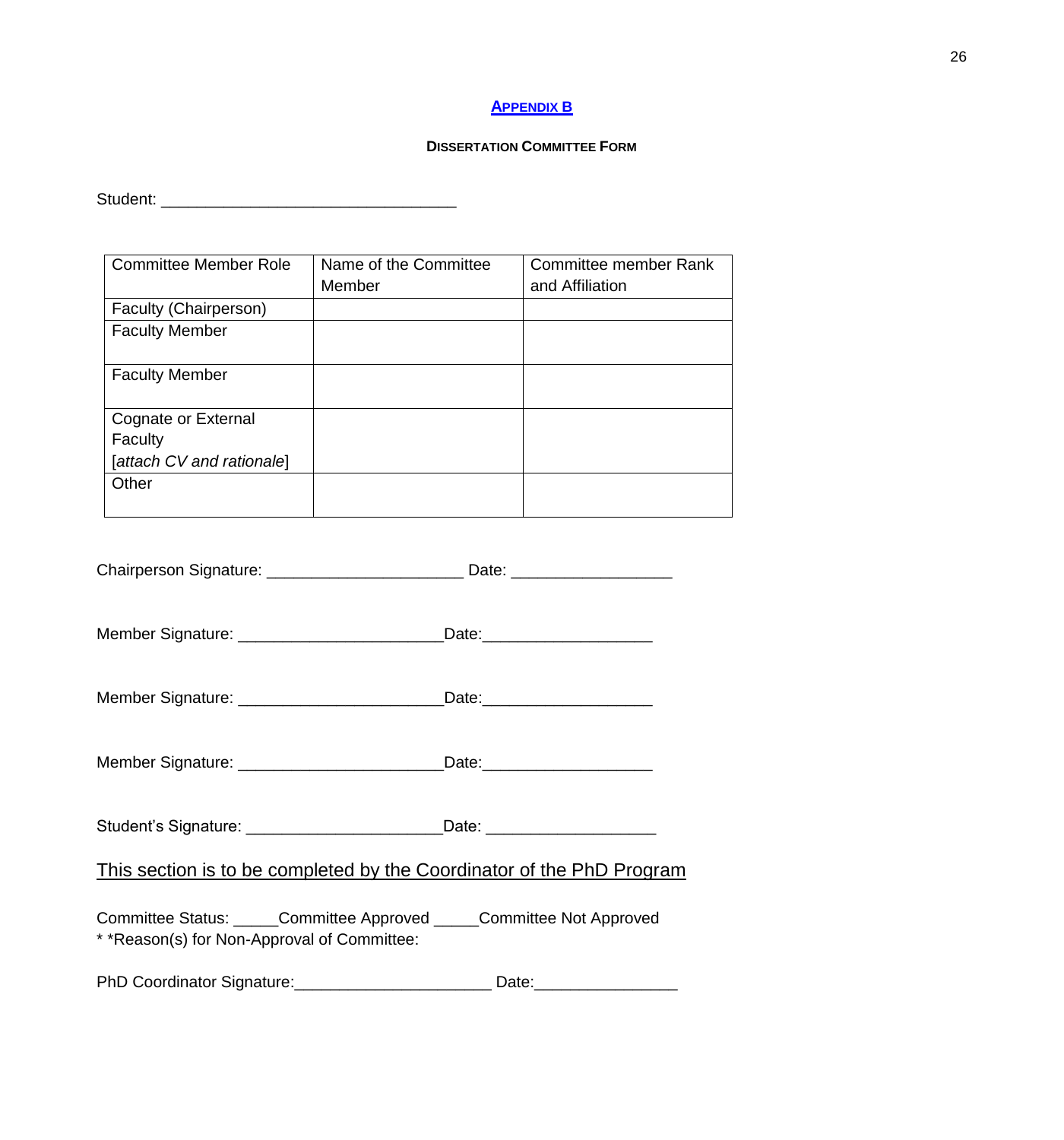## **A[PPENDIX](#page-25-2) C**

## **QUALIFYING EXAMINATION COMMITTEE EVALUATION FORM**

<span id="page-26-1"></span><span id="page-26-0"></span>

| separate attachment explaining the reason for the failure must be submitted with this form.                                                              | This form is used to record the Qualifying Examination Committee's evaluation of the student's performance on the<br>Qualifying Examination. There are two components of the Qualifying Examination process that must be successfully<br>passed: (a) a written component, and (b) an oral component. The options for evaluating the student's Qualifying<br>Examination performance include: Pass, or Fail. The Faculty Chairperson must inform the student of the results of the<br>Qualifying Examination no later than one week after the oral exam. If the student received a Pass, the written examination<br>materials must be submitted along with this form. If the student received a Fail, the examination materials along with a |
|----------------------------------------------------------------------------------------------------------------------------------------------------------|---------------------------------------------------------------------------------------------------------------------------------------------------------------------------------------------------------------------------------------------------------------------------------------------------------------------------------------------------------------------------------------------------------------------------------------------------------------------------------------------------------------------------------------------------------------------------------------------------------------------------------------------------------------------------------------------------------------------------------------------|
| Written Examination Date(s): Cambridge Countries Counter (P/F):                                                                                          |                                                                                                                                                                                                                                                                                                                                                                                                                                                                                                                                                                                                                                                                                                                                             |
| Oral Examination Date: ________________ Outcome(P/F):_______________                                                                                     |                                                                                                                                                                                                                                                                                                                                                                                                                                                                                                                                                                                                                                                                                                                                             |
| Committee's Overall Assessment: Pass ____ Fail * _____<br>**Faculty Chairperson must attach an additional page(s) explaining the reason(s) for a 'Fail.' |                                                                                                                                                                                                                                                                                                                                                                                                                                                                                                                                                                                                                                                                                                                                             |

Faculty Chairperson Signature: \_\_\_\_\_\_\_\_\_\_\_\_\_\_\_\_\_\_\_\_\_\_\_\_\_\_\_\_\_ Date: \_\_\_\_\_\_\_\_\_\_ This form is due no later than one week after the final evaluation/decision has been made.